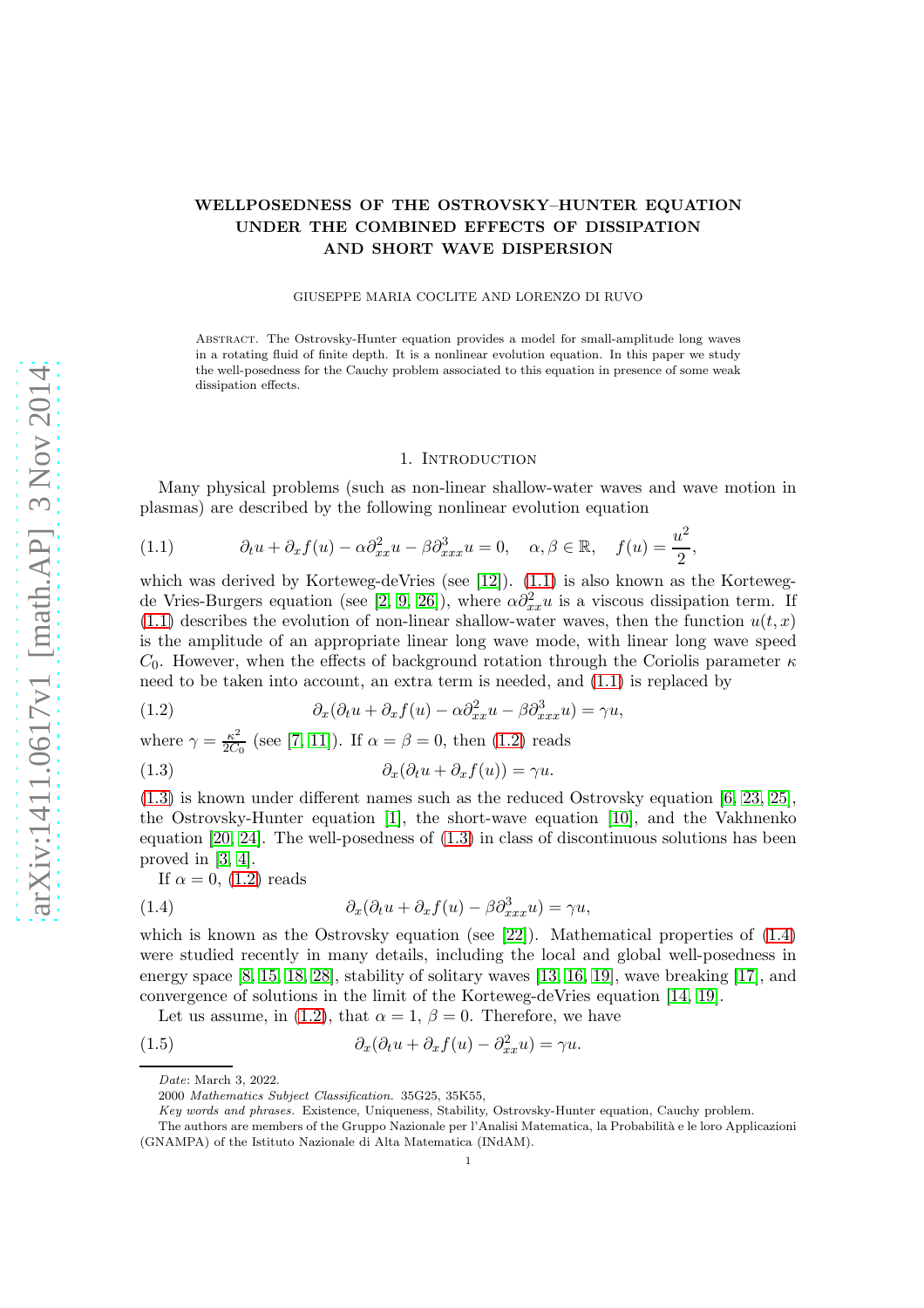[\(1.5\)](#page-0-4) describes the combined effects of dissipation and short waves dispersion, and is analogous to the [\(1.1\)](#page-0-0) for dissipative long waves. It can be deduced considering two asymptotic expansions of the shallow water equations, first with respect to the rotation frequency and then with respect to the amplitude of the waves (see [\[7,](#page-19-1) [11\]](#page-20-3)).

We are interested in the initial value problem for  $(1.5)$ , so we augment  $(1.5)$  with the initial condition

<span id="page-1-0"></span>(1.6) 
$$
u(0, x) = u_0(x), \quad x \in \mathbb{R},
$$

on which we assume that

<span id="page-1-1"></span>(1.7) 
$$
u_0 \in L^1(\mathbb{R}) \cap L^{\infty}(\mathbb{R}), \quad \int_{\mathbb{R}} u_0(x) dx = 0.
$$

On the function

<span id="page-1-2"></span>(1.8) 
$$
P_0(x) = \int_{-\infty}^x u_0(y) dy, \quad x \in \mathbb{R},
$$

we assume that

<span id="page-1-3"></span>(1.9) 
$$
||P_0||_{L^2(\mathbb{R})}^2 = \int_{\mathbb{R}} \left( \int_{-\infty}^x u_0(y) dy \right)^2 dx < \infty,
$$

$$
\int_{\mathbb{R}} P_0(x) dx = \int_{\mathbb{R}} \left( \int_{-\infty}^x u_0(y) dy \right) dx = 0.
$$

The flux  $f$  is assumed to be smooth, genuinely nonlinear, and subquadratic, namely:

<span id="page-1-4"></span>
$$
(1.10) \t f \in C^{2}(\mathbb{R}), \t |\{f'' = 0\}| = 0, \t |f'(u)| \le C_{0}|u|, \t u \in \mathbb{R},
$$

for some a positive constant  $C_0$ .

Integrating [\(1.5\)](#page-0-4) on  $(-\infty, x)$  we gain the integro-differential formulation of problem [\(1.5\)](#page-0-4), and [\(1.6\)](#page-1-0) (see [\[18\]](#page-20-12))

<span id="page-1-5"></span>(1.11) 
$$
\begin{cases} \partial_t u + \partial_x f(u) = \gamma \int_{-\infty}^x u(t, y) dy + \partial_{xx}^2 u, & t > 0, \ x \in \mathbb{R}, \\ u(0, x) = u_0(x), & x \in \mathbb{R}, \end{cases}
$$

that is equivalent to

<span id="page-1-6"></span>(1.12) 
$$
\begin{cases} \partial_t u + \partial_x f(u) = \gamma P + \partial_{xx}^2 u, & t > 0, \ x \in \mathbb{R}, \\ \partial_x P = u, & t > 0, \ x \in \mathbb{R}, \\ P(t, -\infty) = 0, & t > 0, \\ u(0, x) = u_0(x), & x \in \mathbb{R}. \end{cases}
$$

The main result of this paper is the following theorem.

<span id="page-1-7"></span>**Theorem 1.1.** Let  $T > 0$ . Assume [\(1.7\)](#page-1-1), [\(1.8\)](#page-1-2), [\(1.9\)](#page-1-3) and [\(1.10\)](#page-1-4). Then there exists a unique classical solution for the Cauchy problem of  $(1.11)$ , or  $(1.12)$ , u such that

(1.13) 
$$
u \in L^{\infty}((0, T) \times \mathbb{R}) \cap C((0, T); H^{\ell}(\mathbb{R})), \quad \forall \ell \in \mathbb{N},
$$

$$
P \in L^{\infty}((0, T) \times \mathbb{R}) \cap L^{2}((0, T) \times \mathbb{R}),
$$

$$
\int_{\mathbb{R}} u(t, x) dx = 0, \quad t \ge 0.
$$

Moreover, if u and v are two solutions of  $(1.11)$ , or  $(1.12)$ , the following inequality holds

<span id="page-1-8"></span>(1.14) 
$$
||u(t,\cdot)-v(t,\cdot)||_{L^2(\mathbb{R})}\leq e^{C(T)t}||u_0-v_0||_{L^2(\mathbb{R})},
$$

for some suitable  $C(T) > 0$ , and every  $0 \le t \le T$ .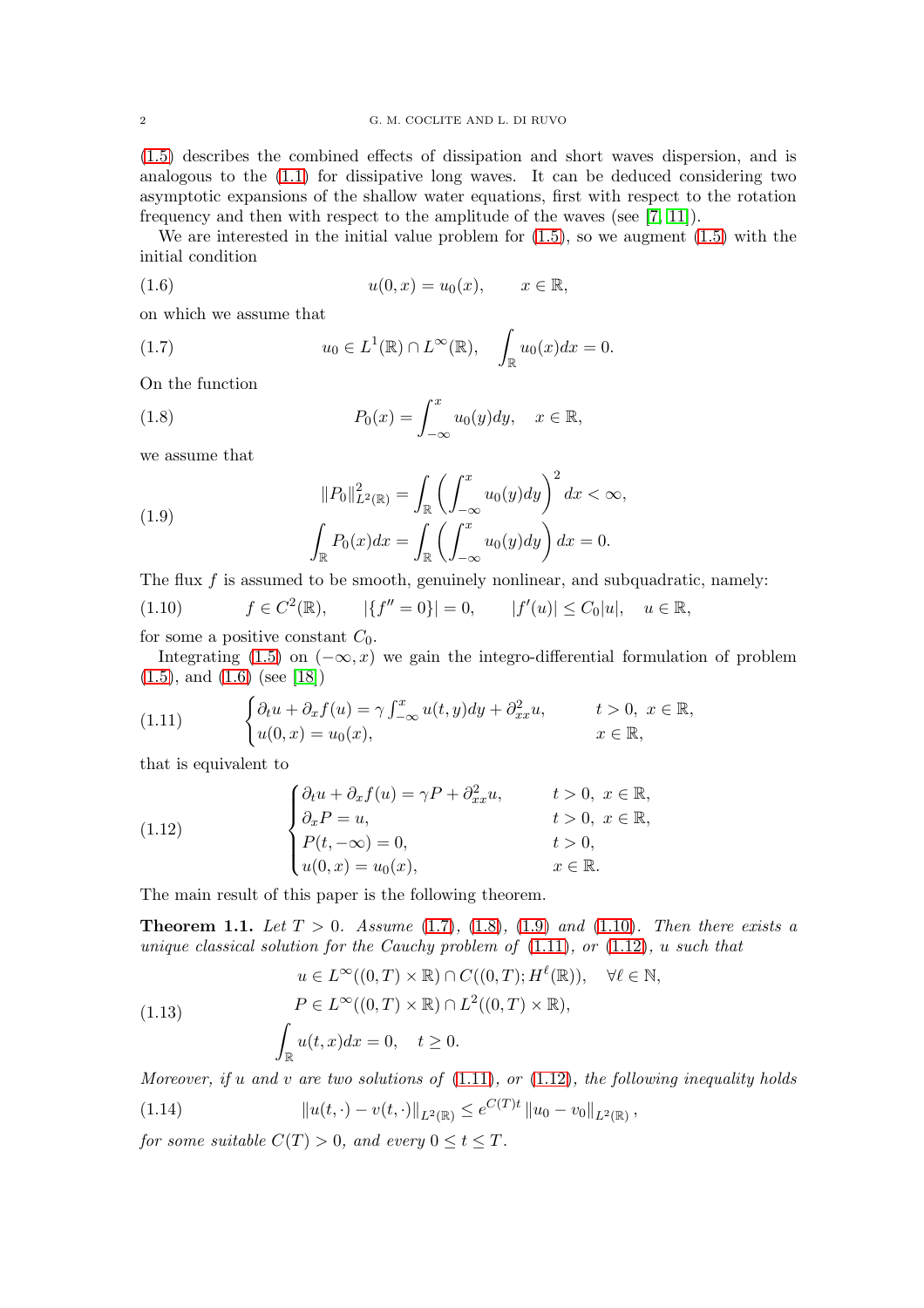The existence argument is based on passing to limit using a compensated compactness argument [\[27\]](#page-20-19) in the parabolic-elliptic approximation of [\(1.12\)](#page-1-6):

$$
\partial_t u_\delta + \partial_x f(u_\delta) = \gamma P_\delta + \partial_{xx}^2 u_\delta, \quad -\delta \partial_{xx}^2 P_\delta + \partial_x P_\delta = u_\delta.
$$

The paper is organized as follows. In Section [2](#page-2-0) we prove several a priori estimates on the parabolic-elliptic. Those play a key role in the proof of our main result, that is given in Section [3.](#page-15-0)

#### <span id="page-2-2"></span>2. Parabolic-elliptic approximation

<span id="page-2-0"></span>Our existence argument is based on passing to the limit in a parabolic-elliptic approximation. Fix  $0 < \delta < 1$ , and let  $u_{\delta} = u_{\delta}(t, x)$  be the unique classical solution of the following mixed problem [\[5\]](#page-19-6):

(2.1) 
$$
\begin{cases} \partial_t u_{\delta} + \partial_x f(u_{\delta}) = \gamma P_{\delta} + \partial_{xx}^2 u_{\delta}, & t > 0, x \in \mathbb{R}, \\ -\delta \partial_{xx}^2 P_{\delta} + \partial_x P_{\delta} = u_{\delta}, & t > 0, x \in \mathbb{R}, \\ u_{\delta}(0, x) = u_{\delta,0}(x), & x \in \mathbb{R}, \end{cases}
$$

where  $u_{\delta,0}$  is a  $C^{\infty}$  approximation of  $u_0$  such that

<span id="page-2-5"></span>
$$
\|u_{\delta,0}\|_{L^{2}(\mathbb{R})} \leq \|u_0\|_{L^{2}(\mathbb{R})}, \quad \|u_{\delta,0}\|_{L^{\infty}(\mathbb{R})} \leq \|u_0\|_{L^{\infty}(\mathbb{R})},
$$
  
(2.2)  

$$
\|\partial_x u_{\delta,0}\|_{L^{2}(\mathbb{R})} \leq C_0, \quad \|\partial_{xx}^2 u_{\delta,0}\|_{L^{2}(\mathbb{R})} \leq C_0
$$
  

$$
\|P_{\delta,0}\|_{L^{2}(\mathbb{R})} \leq \|P_0\|_{L^{2}(\mathbb{R})}, \quad \delta \|\partial_x P_{\delta,0}\|_{L^{2}(\mathbb{R})} \leq C_0,
$$

and  $C_0$  is a constant independent on  $\delta$ .

Let us prove some a priori estimates on  $u_{\delta}$  and  $P_{\delta}$ , denoting with  $C_0$  the constants which depend on the initial data, and  $C(T)$  the constants which depend also on T.

**Lemma 2.1.** For each  $t \in (0, \infty)$ ,

<span id="page-2-1"></span>(2.3) 
$$
P_{\delta}(t,\infty) = \partial_x P_{\delta}(t,-\infty) = \partial_x P_{\delta}(t,\infty) = 0.
$$

Moreover,

(2.4) 
$$
\delta^2 \left\| \partial_{xx}^2 P_\delta(t, \cdot) \right\|_{L^2(\mathbb{R})}^2 + \left\| \partial_x P_\delta(t, \cdot) \right\|_{L^2(\mathbb{R})}^2 = \left\| u_\delta(t, \cdot) \right\|_{L^2(\mathbb{R})}^2.
$$

Proof. We begin by proving that [\(2.3\)](#page-2-1) holds.

<span id="page-2-4"></span>Differentiating the first equation of  $(2.1)$  with respect to x, we have

(2.5) 
$$
\partial_x(\partial_t u_\delta + \partial_x f(u_\delta) - \partial_{xx}^2 u_\delta) = \gamma \partial_x P_\delta.
$$

From the the smoothness of  $u_{\delta}$ , it follows from [\(2.1\)](#page-2-2) and [\(2.5\)](#page-2-3) that

<span id="page-2-3"></span>
$$
\lim_{x \to \infty} (\partial_t u_\delta + \partial_x f(u_\delta) - \partial_{xx}^2 u_\delta) = \gamma P_\delta(t, \infty) = 0,
$$
  
\n
$$
\lim_{x \to -\infty} \partial_x (\partial_t u_\delta + \partial_x f(u_\delta) - \partial_{xx}^2 u_\delta) = \gamma \partial_x P_\delta(t, -\infty) = 0,
$$
  
\n
$$
\lim_{x \to \infty} \partial_x (\partial_t u_\delta + \partial_x f(u_\delta) - \partial_{xx}^2 u_\delta) = \gamma \partial_x P_\delta(t, \infty) = 0,
$$

which gives  $(2.3)$ .

Let us show that [\(2.4\)](#page-2-4) holds. Squaring the equation for  $P_\delta$  in [\(2.1\)](#page-2-2), we get

$$
\delta^2(\partial_{xx}^2 P_\delta)^2 + (\partial_x P_\delta)^2 - \delta \partial_x ((\partial_x P_\delta)^2) = u_\delta^2.
$$

Therefore,  $(2.4)$  follows from  $(2.3)$  and an integration on R.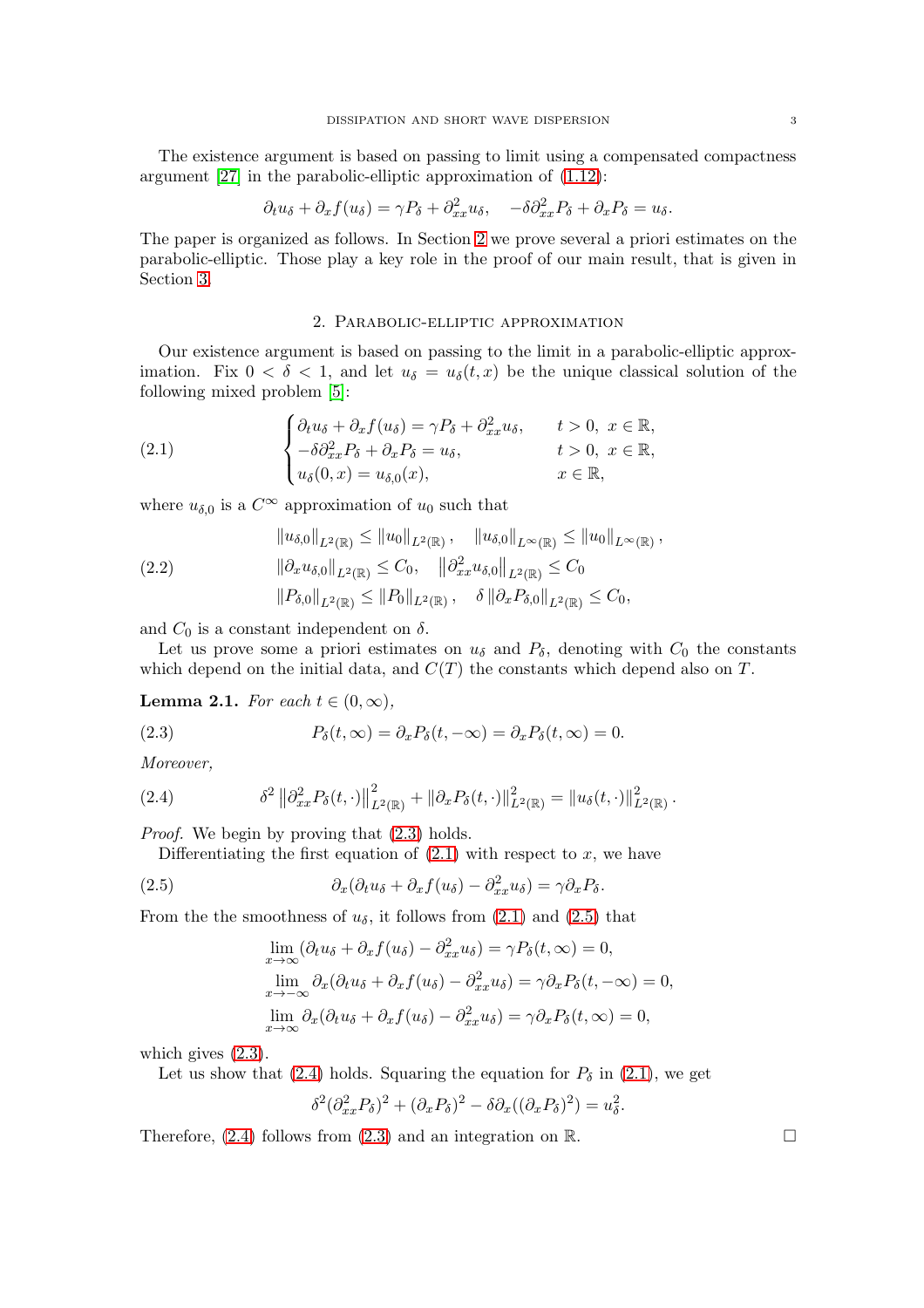**Lemma 2.2.** For each  $t \in (0, \infty)$ ,

<span id="page-3-0"></span>(2.6) 
$$
\sqrt{\delta} \|\partial_x P_\delta(t,\cdot)\|_{L^\infty(\mathbb{R})} \leq \|u_\delta(t,\cdot)\|_{L^2(\mathbb{R})},
$$

<span id="page-3-3"></span>(2.7) 
$$
\int_{\mathbb{R}} u_{\delta}(t,x) P_{\delta}(t,x) dx \leq ||u_{\delta}(t,\cdot)||_{L^{2}(\mathbb{R})}^{2}.
$$

Proof. We begin by proving that  $(2.6)$  holds. Observe that

<span id="page-3-1"></span>
$$
0 \leq (-\delta \partial_{xx}^2 P_{\varepsilon} + \partial_x P_{\varepsilon})^2 = \delta^2 (\partial_{xx}^2 P_{\varepsilon})^2 + (\partial_x P_{\varepsilon})^2 - \delta \partial_x ((\partial_x P_{\varepsilon})^2),
$$

that is,

(2.8) 
$$
\delta \partial_x ((\partial_x P_\delta)^2) \leq \delta^2 (\partial_{xx}^2 P_\delta)^2 + (\partial_x P_\delta)^2.
$$

Integrating [\(2.8\)](#page-3-1) on  $(-\infty, x)$ , we have

<span id="page-3-2"></span>(2.9)  

$$
\delta(\partial_x P_\delta)^2 \leq \delta^2 \int_{-\infty}^x (\partial_{xx}^2 P_\delta)^2 dx + \int_{-\infty}^x (\partial_x P_\delta)^2 dx
$$

$$
\leq \delta^2 \int_{\mathbb{R}} (\partial_{xx}^2 P_\delta)^2 dx + \int_{\mathbb{R}} (\partial_x P_\delta)^2 dx.
$$

It follows from  $(2.4)$  and  $(2.9)$  that

$$
\delta(\partial_x P_\delta)^2 \leq \delta^2 \int_{\mathbb{R}} (\partial_{xx}^2 P_\delta)^2 dx + \int_{\mathbb{R}} (\partial_x P_\delta)^2 dx = ||u_\delta(t, \cdot)||_{L^2(\mathbb{R})}^2.
$$

Therefore,

$$
\sqrt{\delta}|\partial_x P_\delta(t,x)| \leq ||u_\delta(t,\cdot)||_{L^2(\mathbb{R})},
$$

which gives  $(2.6)$ .

Finally, we prove [\(2.7\)](#page-3-3). Multiplying by  $P_\delta$  the equation for  $P_\delta$  in [\(2.1\)](#page-2-2), we get

$$
-\delta P_{\delta}\partial_{xx}^2 P_{\delta} + P_{\delta}\partial_x P_{\delta} = u_{\delta} P_{\delta}.
$$

An integration on  $\mathbb R$  and [\(2.3\)](#page-2-1) give

$$
\int_{\mathbb{R}} u_{\delta} P_{\delta} dx = \frac{1}{2} \int_{\mathbb{R}} \partial_x (P_{\varepsilon})^2 dx - \delta \int_{\mathbb{R}} P_{\delta} \partial_{xx}^2 P_{\delta} dx
$$

$$
= -\delta \int_{\mathbb{R}} P_{\delta} \partial_{xx}^2 P_{\delta} dx = \delta \int_{\mathbb{R}} (\partial_x P_{\delta})^2 dx,
$$

that is

$$
\int_{\mathbb{R}} u_{\delta} P_{\delta} dx = \delta \int_{\mathbb{R}} (\partial_x P_{\delta})^2 dx.
$$

Since  $0 < \delta < 1$ , from [\(2.4\)](#page-2-4), we have [\(2.7\)](#page-3-3).

<span id="page-3-6"></span>**Lemma 2.3.** For each  $t \in (0, \infty)$ , the following inequality holds

<span id="page-3-4"></span>
$$
(2.10) \t\t ||u_{\delta}(t,\cdot)||_{L^{2}(\mathbb{R})}^{2} + 2e^{2\gamma t} \int_{0}^{t} e^{-2\gamma s} ||\partial_{x} u_{\delta}(s,\cdot)||_{L^{2}(\mathbb{R})}^{2} ds \leq e^{2\gamma t} ||u_{0}||_{L^{2}(\mathbb{R})}^{2}.
$$

In particular, we have

<span id="page-3-5"></span>
$$
(2.11) \qquad \|\partial_x P_\delta(t,\cdot)\|_{L^2(\mathbb{R})},\ \delta\left\|\partial_{xx}^2 P_\delta(t,\cdot)\right\|_{L^2(\mathbb{R})},\ \sqrt{\delta}\left\|\partial_x P_\delta(t,\cdot)\right\|_{L^\infty(\mathbb{R})}\leq e^{\gamma t}\left\|u_0\right\|_{L^2(\mathbb{R})}.
$$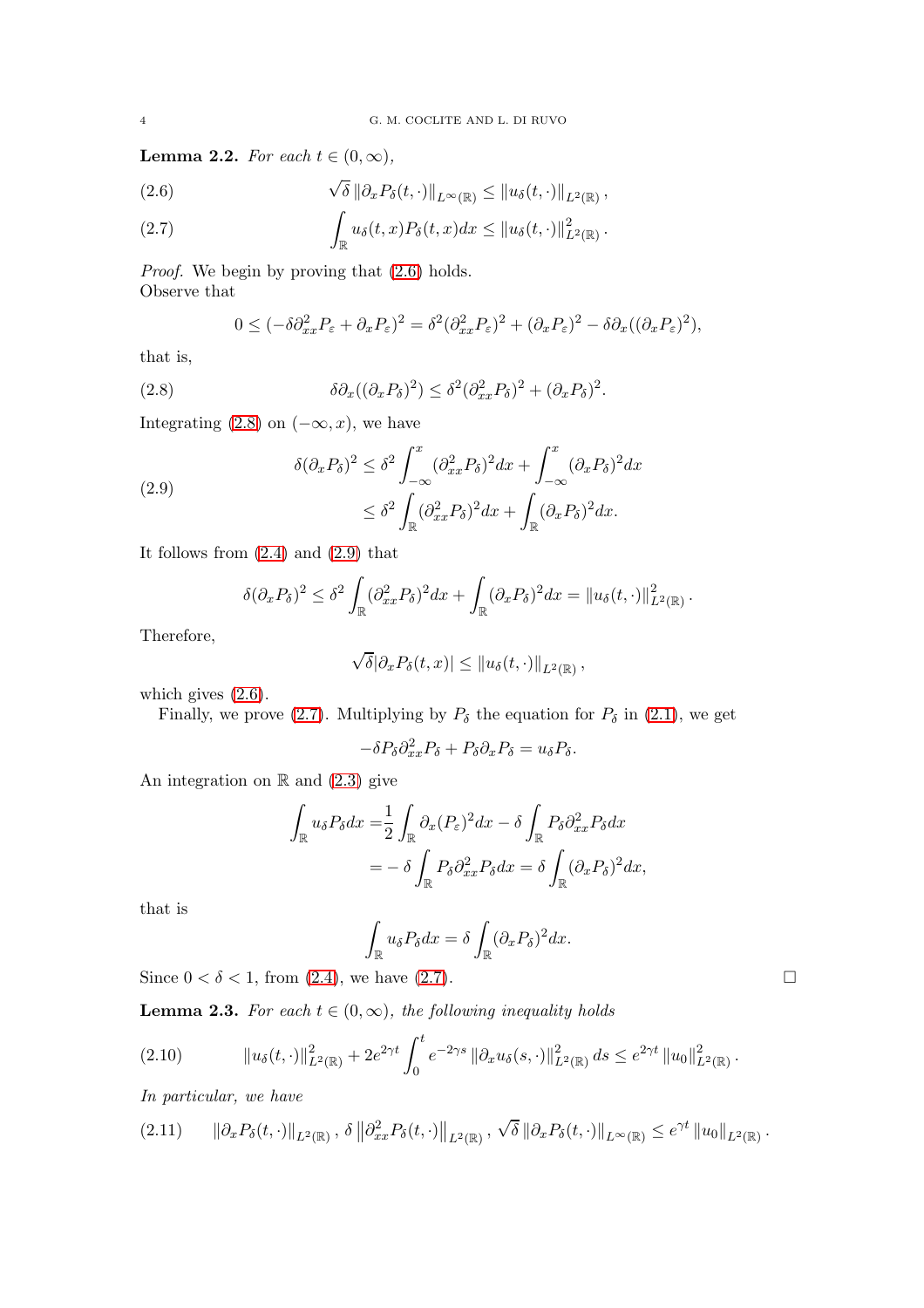*Proof.* Due to  $(2.1)$  and  $(2.7)$ ,

$$
\frac{d}{dt} \int_{\mathbb{R}} u_{\delta}^{2} dx = 2 \int_{\mathbb{R}} u_{\delta} \partial_{t} u_{\delta} dx
$$
\n
$$
= 2 \int_{\mathbb{R}} u_{\delta} \partial_{xx}^{2} u_{\delta} dx - 2 \int_{\mathbb{R}} u_{\delta} f'(u_{\delta}) \partial_{x} u_{\delta} dx + 2\gamma \int_{\mathbb{R}} u_{\delta} P_{\delta} dx
$$
\n
$$
\leq -2 \int_{\mathbb{R}} (\partial_{x} u_{\delta})^{2} dx + 2\gamma ||u_{\delta}(t, \cdot)||_{L^{2}(\mathbb{R})}^{2}.
$$

The Gronwall Lemma and [\(2.2\)](#page-2-5) give [\(2.10\)](#page-3-4).

Finally,  $(2.11)$  follows from  $(2.4)$ ,  $(2.6)$  and  $(2.10)$ .

<span id="page-4-8"></span>**Lemma 2.4.** For each  $t > 0$ , we have that

<span id="page-4-4"></span>(2.12) 
$$
\int_0^{-\infty} P_\delta(t, x) dx = a_\delta(t),
$$

<span id="page-4-5"></span>(2.13) 
$$
\int_0^\infty P_\delta(t,x)dx = a_\delta(t),
$$

where

(2.14) 
$$
a_{\delta}(t) = \frac{\delta}{\gamma} \partial_{tx}^2 P_{\delta}(t,0) - \frac{1}{\gamma} \partial_t P_{\delta}(t,0) + \frac{1}{\gamma} f(0) - \frac{1}{\gamma} f(u_{\delta}(t,0)) + \frac{1}{\gamma} \partial_x u_{\delta}(t,0).
$$

In particular,

<span id="page-4-7"></span>(2.15) 
$$
\int_{\mathbb{R}} P_{\delta}(t,x)dx = 0, \quad t \geq 0.
$$

*Proof.* We begin by observing that, integrating the second equation of  $(2.1)$  on  $(0, x)$ , we have that

<span id="page-4-6"></span>(2.16) 
$$
\int_0^x u_\delta(t,y) dy = P_\delta(t,x) - P_\delta(t,0) - \delta \partial_x P_\delta(t,x) + \delta \partial_x P_\delta(t,0).
$$

It follows from [\(2.3\)](#page-2-1) that

<span id="page-4-0"></span>(2.17) 
$$
\lim_{x \to -\infty} \int_0^x u_\delta(t, y) dy = \int_0^{-\infty} u_\delta(t, x) dx = \delta \partial_x P_\delta(t, 0) - P_\delta(t, 0).
$$

Differentiating  $(2.17)$  with respect to t, we get

<span id="page-4-2"></span>(2.18) 
$$
\frac{d}{dt} \int_0^{-\infty} u_\delta(t, x) dx = \int_0^{-\infty} \partial_t u_\delta(t, x) dx = \delta \partial_{tx}^2 P_\delta(t, 0) - \partial_t P_\delta(t, 0).
$$

Integrating the first equation of  $(2.1)$  on  $(0, x)$ , we obtain that

<span id="page-4-1"></span>(2.19) 
$$
\int_0^x \partial_t u_\delta(t, y) dy + f(u_\delta(t, x)) - f(u_\delta(t, 0)) - \partial_x u_\delta(t, x) + \partial_x u_\delta(t, 0) = \gamma \int_0^x P_\delta(t, y) dy.
$$

Being  $u_{\delta}$  a smooth solution of [\(2.1\)](#page-2-2), we get

(2.20) 
$$
\lim_{x \to -\infty} \left( f(u_{\delta}(t,x)) - \partial_x u_{\delta}(t,x) \right) = f(0).
$$

Sending  $x \to -\infty$  in [\(2.19\)](#page-4-1), from [\(2.18\)](#page-4-2) and [\(2.20\)](#page-4-3), we have

<span id="page-4-3"></span>
$$
\gamma \int_0^{-\infty} P_\delta(t, x) dx = \delta \partial_{tx}^2 P_\delta(t, 0) - \partial_t P_\delta(t, 0)
$$
  
+  $f(0) - f(u_\delta(t, 0)) + \partial_x u_\delta(t, 0),$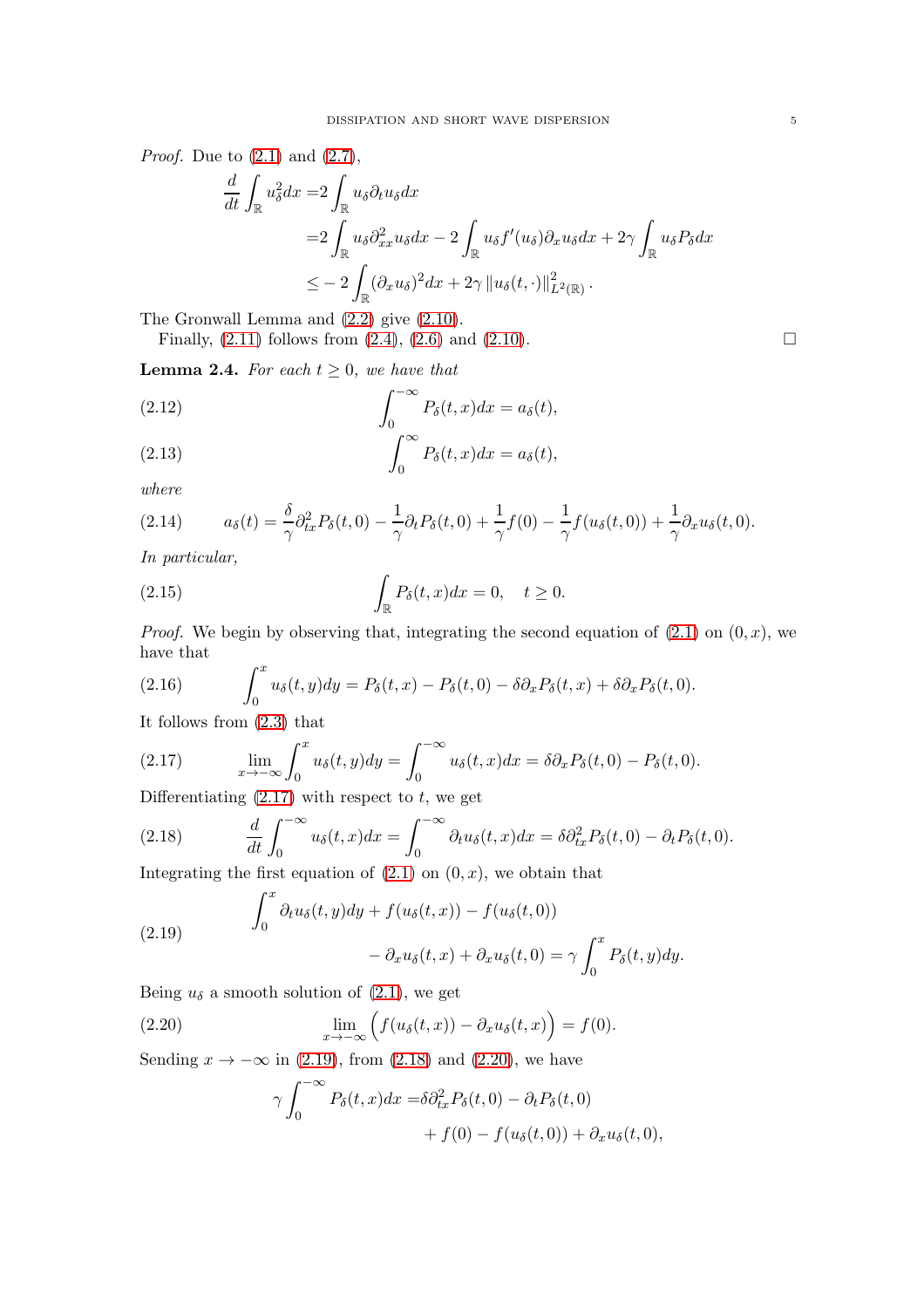which gives [\(2.12\)](#page-4-4).

Let us show that  $(2.13)$  holds. We begin by observing that, for  $(2.3)$  and  $(2.16)$ ,

$$
\int_0^\infty u_\delta(t,x)dx = \delta \partial_x P_\delta(t,0) - P_\delta(t,0).
$$

Therefore,

<span id="page-5-0"></span>(2.21) 
$$
\lim_{x \to \infty} \int_0^x \partial_t u_\delta(t, y) dy = \int_0^\infty \partial_t u_\delta(t, x) dx = \delta \partial_{tx}^2 P_\delta(t, 0) - \partial_t P_\delta(t, 0).
$$

Again by the regularity of  $u_{\delta}$ ,

(2.22) 
$$
\lim_{x \to \infty} \left( f(u_{\delta}(t,x)) - \partial_x u_{\delta}(t,x) \right) = f(0).
$$

It follows from [\(2.19\)](#page-4-1), [\(2.21\)](#page-5-0) and [\(2.22\)](#page-5-1) that

<span id="page-5-1"></span>
$$
\gamma \int_0^\infty P_\delta(t, x) dx = \delta \partial_{tx}^2 P_\delta(t, 0) - \partial_t P_\delta(t, 0)
$$

$$
+ f(0) - f(u_\delta(t, 0)) + \partial_x u_\delta(t, 0),
$$

which gives [\(2.13\)](#page-4-5).

Finally, we prove  $(2.15)$ . It follows from  $(2.12)$  that

<span id="page-5-3"></span>
$$
\int_{-\infty}^{0} P_{\delta}(t, x) dx = -a_{\delta}(t).
$$

Therefore, for [\(2.13\)](#page-4-5),

$$
\int_{-\infty}^{0} P_{\delta}(t, x) dx + \int_{0}^{\infty} P_{\delta}(t, x) dx = -a_{\delta}(t) + a_{\delta}(t) = 0,
$$
  
that is (2.15).

Lemma [2.4](#page-4-8) says that  $P_\delta(t, x)$  is integrable at  $\pm \infty$ . Therefore, for each  $t \geq 0$ , we can consider the following function

(2.23) 
$$
F_{\delta}(t,x) = \int_{-\infty}^{x} P_{\delta}(t,y) dy.
$$

<span id="page-5-9"></span>**Lemma 2.5.** Let  $T > 0$ . There exists  $C(T) > 0$ , independent on  $\delta$ , such that

<span id="page-5-5"></span>(2.24) 
$$
||P_{\delta}||_{L^{\infty}(I_{T,1})} \leq C(T),
$$

<span id="page-5-6"></span>
$$
(2.25) \t\t\t\t\t ||P_{\delta}(t,\cdot)||_{L^2(\mathbb{R})} \leq C(T),
$$

<span id="page-5-7"></span>(2.26) 
$$
\delta \|\partial_x P_{\delta}(t,\cdot)\|_{L^2(\mathbb{R})} \leq C(T),
$$

where

<span id="page-5-4"></span>
$$
(2.27) \t\t I_{T,1} = (0,T) \times \mathbb{R}.
$$

In particular, we have

<span id="page-5-8"></span>(2.28) 
$$
\delta \left| \int_0^t \int_{\mathbb{R}} P_\delta \partial_{tx}^2 P_\delta ds dx \right| \leq C(T), \quad 0 < t < T.
$$

*Proof.* Integrating the second equation of  $(2.1)$  on  $(-\infty, x)$ , for  $(2.3)$ , we have that

<span id="page-5-2"></span>(2.29) 
$$
\int_{-\infty}^{x} u_{\delta}(t, y) dy = P_{\delta}(t, x) - \delta \partial_{x} P_{\delta}(t, x).
$$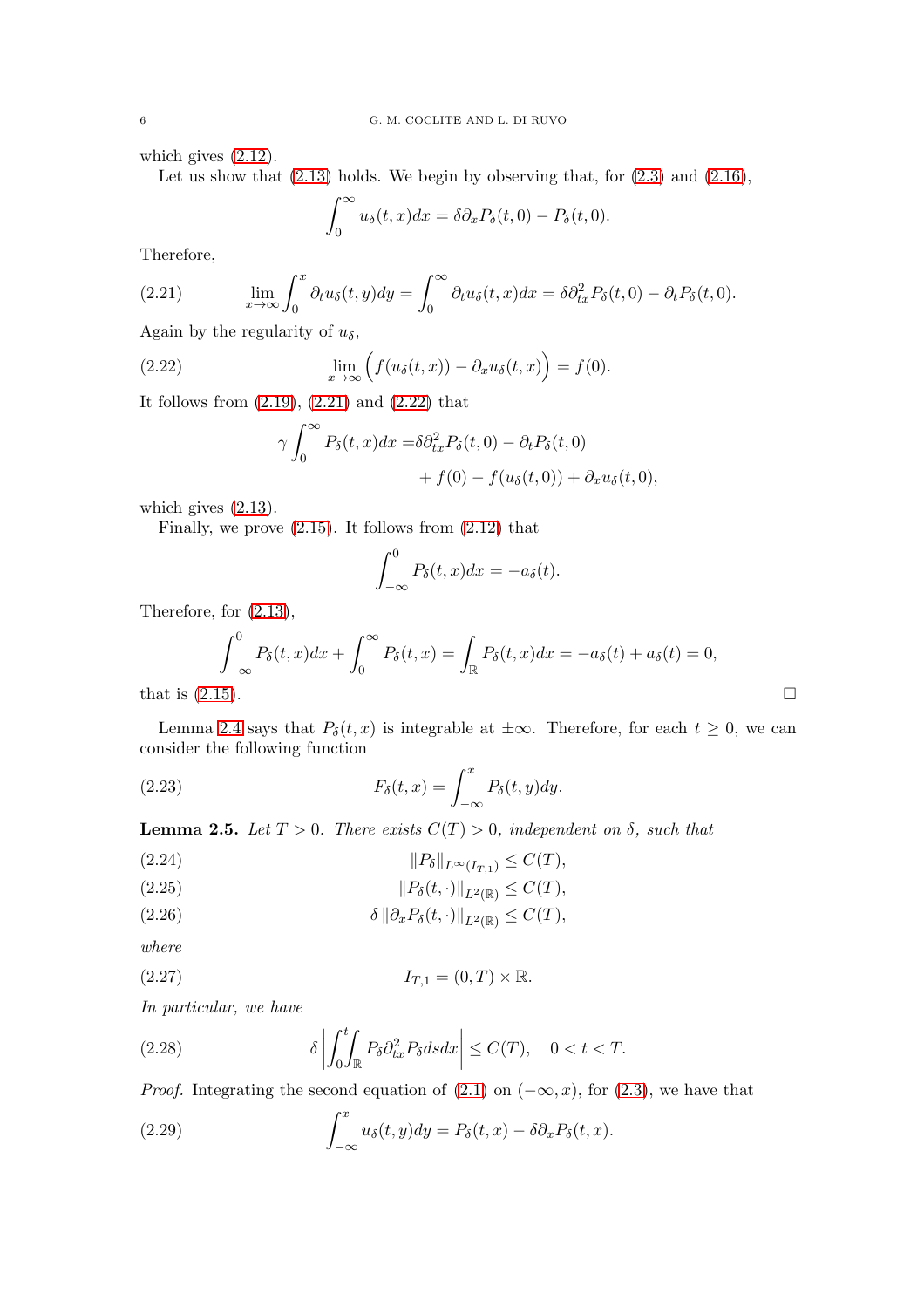Differentiating  $(2.29)$  with respect to t, we get

<span id="page-6-0"></span>(2.30) 
$$
\frac{d}{dt} \int_{-\infty}^{x} u_{\delta}(t, y) dy = \int_{-\infty}^{x} \partial_t u_{\delta}(t, y) dy = \partial_t P_{\delta}(t, x) - \delta \partial_{tx}^2 P_{\delta}(t, x).
$$

It follows from an integration of the first equation of  $(2.1)$  on  $(-\infty, x)$  and  $(2.23)$  that

<span id="page-6-1"></span>(2.31) 
$$
\int_{-\infty}^{x} \partial_t u_\delta(t, y) dy + f(u_\delta(t, x)) - \partial_x u_\delta(t, x) = \gamma F_\delta(t, x).
$$

Due to  $(2.30)$  and  $(2.31)$ , we have

<span id="page-6-2"></span>(2.32) 
$$
\partial_t P_\delta(t,x) - \delta \partial_{tx}^2 P_\delta(t,x) = \gamma F_\delta(t,x) - f(u_\delta(t,x)) + \partial_x u_\delta(t,x).
$$

Multiplying [\(2.32\)](#page-6-2) by  $P_{\delta} - \delta \partial_x P_{\delta}$ , we have

<span id="page-6-3"></span>(2.33)  
\n
$$
(\partial_t P_\delta - \delta \partial_{tx}^2 P_\delta)(P_\delta - \delta \partial_x P_\delta) = \gamma F_\delta (P_\delta - \delta \partial_x P_\delta) - f(u_\delta)(P_\delta - \delta \partial_x P_\delta) + \partial_x u_\delta (P_\delta - \delta \partial_x P_\delta).
$$

Integrating  $(2.33)$  on  $(0, x)$ , we have

<span id="page-6-4"></span>
$$
\int_0^x \partial_t P_\delta P_\delta dy - \delta \int_0^x \partial_t P_\delta \partial_x P_\delta dy \n- \delta \int_0^x P_\delta \partial_{tx}^2 P_\delta dy + \delta^2 \int_0^x \partial_{tx}^2 P_\delta \partial_x P_\delta dy \n= \gamma \int_0^x F_\delta P_\delta dy - \gamma \delta \int_0^x F_\delta \partial_x P_\delta dy \n- \int_0^x f(u_\delta) P_\delta dy + \delta \int_0^x f(u_\delta) \partial_x P_\delta dy \n+ \int_0^x \partial_x u_\delta P_\delta dy - \delta \int_0^x \partial_x u_\delta \partial_x P_\delta dy.
$$

We observe that

<span id="page-6-5"></span>(2.35) 
$$
- \delta \int_0^x \partial_x P_\delta \partial_t P_\delta dy = - \delta P_\delta \partial_t P_\delta + \delta P_\delta(t,0) \partial_t P_\delta(t,0) + \delta \int_0^x P_\delta \partial_{tx}^2 P_\delta dy.
$$

Therefore,  $(2.34)$  and  $(2.35)$  give

$$
\int_0^x \partial_t P_\delta P_\delta dy + \delta^2 \int_0^x \partial_{tx}^2 P_\delta \partial_x P_\delta dy
$$
  
=  $\delta P_\delta \partial_t P_\delta - \delta P_\delta(t, 0) \partial_t P_\delta(t, 0) + \gamma \int_0^x F_\delta P_\delta dy$   

$$
- \gamma \delta \int_0^x F_\delta \partial_x P_\delta dy - \int_0^x f(u_\delta) P_\delta dy + \delta \int_0^x f(u_\delta) \partial_x P_\delta dy
$$
  
+ 
$$
\int_0^x \partial_x u_\delta P_\delta dy - \delta \int_0^x \partial_x u_\delta \partial_x P_\delta dy.
$$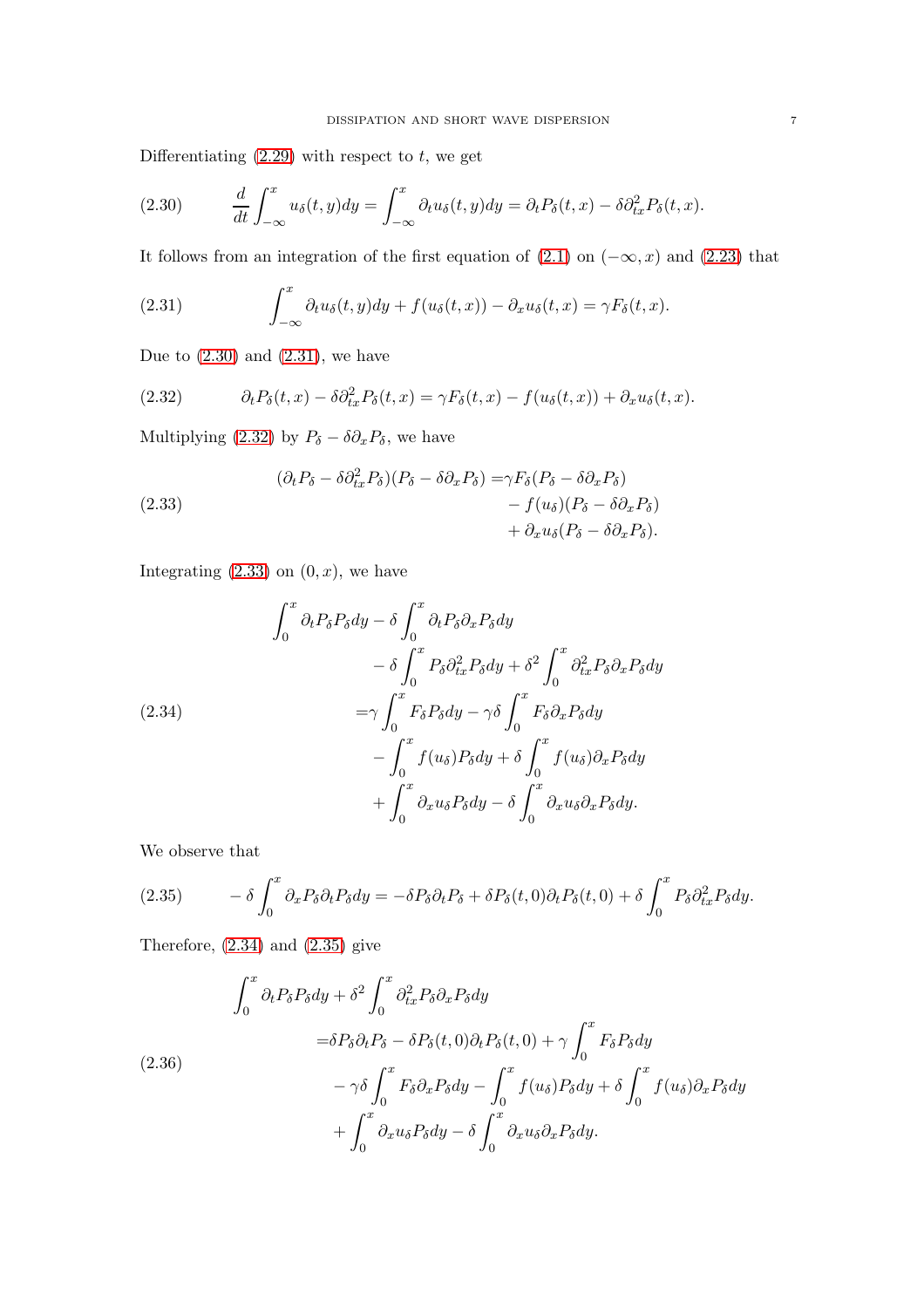Sending  $x \to -\infty$ , for [\(2.3\)](#page-2-1), we get

<span id="page-7-0"></span>
$$
\int_0^{-\infty} \partial_t P_{\delta} P_{\delta} dy + \delta^2 \int_0^{-\infty} \partial_{tx}^2 P_{\delta} \partial_x P_{\delta} dy
$$
  

$$
= -\delta P_{\delta}(t,0) \partial_t P_{\delta}(t,0) + \gamma \int_0^{-\infty} F_{\delta} P_{\delta} dy
$$
  

$$
- \gamma \delta \int_0^{-\infty} F_{\delta} \partial_x P_{\delta} dy - \int_0^{-\infty} f(u_{\delta}) P_{\delta} dy
$$
  

$$
+ \delta \int_0^{-\infty} f(u_{\delta}) \partial_x P_{\delta} dy + \int_0^{-\infty} \partial_x u_{\delta} P_{\delta} dy
$$
  

$$
- \delta \int_0^{-\infty} \partial_x u_{\delta} \partial_x P_{\delta} dy,
$$

while sending  $x\to\infty,$ 

<span id="page-7-1"></span>
$$
\int_0^\infty \partial_t P_\delta P_\delta dy + \delta^2 \int_0^\infty \partial_{tx}^2 P_\delta \partial_x P_\delta dy
$$
  
=  $-\delta P_\delta(t, 0) \partial_t P_\delta(t, 0) + \gamma \int_0^\infty F_\delta P_\delta dy - \gamma \delta \int_0^\infty F_\delta \partial_x P_\delta dy$   
 $- \int_0^\infty f(u_\delta) P_\delta dy + \delta \int_0^\infty f(u_\delta) \partial_x P_\delta dy$   
 $+ \int_0^\infty \partial_x u_\delta P_\delta dy - \delta \int_0^\infty \partial_x u_\delta \partial_x P_\delta dy.$ 

Since

$$
\int_{\mathbb{R}} P_{\delta} \partial_{t} P_{\delta} dx = \frac{1}{2} \frac{d}{dt} \int_{\mathbb{R}} P_{\delta}^{2} dx,
$$

$$
\delta^{2} \int_{\mathbb{R}} \partial_{tx}^{2} P_{\delta} \partial_{x} P_{\delta} dx = \frac{\delta^{2}}{2} \frac{d}{dt} \int_{\mathbb{R}} (\partial_{x} P_{\delta})^{2} dx,
$$

it follows from [\(2.37\)](#page-7-0) and [\(2.38\)](#page-7-1) that

<span id="page-7-2"></span>
$$
\frac{1}{2}\frac{d}{dt}\int_{\mathbb{R}}P_{\delta}^{2}dx + \frac{\delta^{2}}{2}\frac{d}{dt}\int_{\mathbb{R}}(\partial_{x}P_{\delta})^{2}dx
$$
\n
$$
=\gamma\int_{\mathbb{R}}F_{\delta}P_{\delta}dx - \gamma\delta\int_{\mathbb{R}}F_{\delta}\partial_{x}P_{\delta}dx
$$
\n
$$
-\int_{\mathbb{R}}f(u_{\delta})P_{\delta}dx + \delta\int_{\mathbb{R}}f(u_{\delta})\partial_{x}P_{\delta}dx
$$
\n
$$
+\int_{\mathbb{R}}\partial_{x}u_{\delta}P_{\delta}dx - \delta\int_{\mathbb{R}}\partial_{x}u_{\delta}\partial_{x}P_{\delta}dx.
$$

Due to [\(2.15\)](#page-4-7) and [\(2.23\)](#page-5-3),

<span id="page-7-3"></span>(2.40)  
\n
$$
2\gamma \int_{\mathbb{R}} F_{\delta} P_{\delta} dx = 2\gamma \int_{\mathbb{R}} F_{\delta} \partial_x F_{\delta} dx = \gamma (F_{\delta}(t, \infty))^2
$$
\n
$$
= \gamma \left( \int_{\mathbb{R}} P_{\delta}(t, x) dx \right)^2 = 0.
$$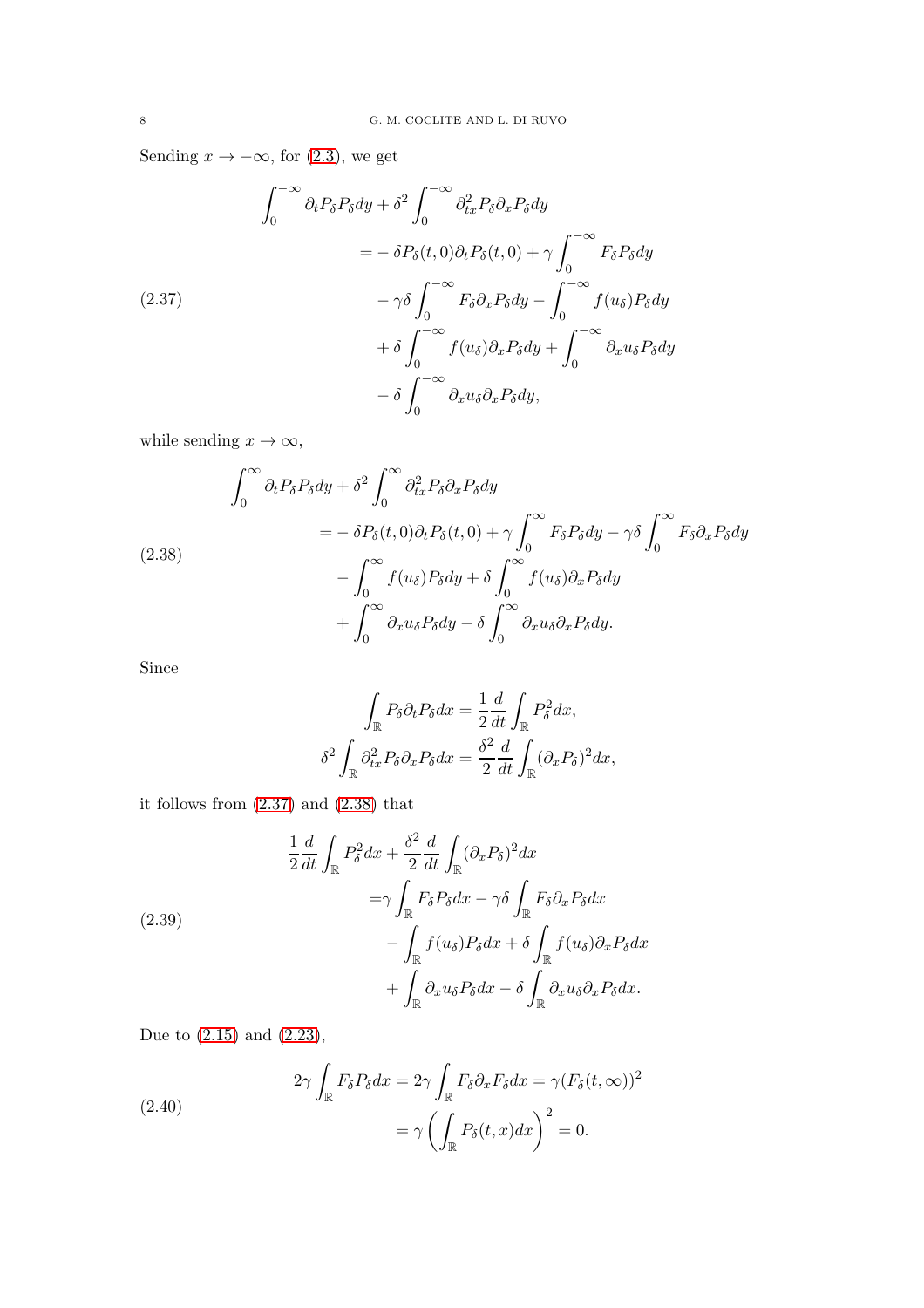[\(2.39\)](#page-7-2) and [\(2.40\)](#page-7-3) give

$$
\frac{d}{dt} \left( \int_{\mathbb{R}} P_{\delta}^{2} dx + \delta^{2} \int_{\mathbb{R}} (\partial_{x} P_{\delta})^{2} dx \right)
$$
\n
$$
= -2\gamma \delta \int_{\mathbb{R}} F_{\delta} \partial_{x} P_{\delta} dx - 2 \int_{\mathbb{R}} f(u_{\delta}) P_{\delta} dx
$$
\n
$$
+ 2\delta \int_{\mathbb{R}} f(u_{\delta}) \partial_{x} P_{\delta} dx + 2 \int_{\mathbb{R}} \partial_{x} u_{\delta} P_{\delta} dx
$$
\n
$$
- 2\delta \int_{\mathbb{R}} \partial_{x} u_{\delta} \partial_{x} P_{\delta} dx.
$$

Thanks to [\(2.3\)](#page-2-1), [\(2.15\)](#page-4-7) and [\(2.23\)](#page-5-3),

<span id="page-8-0"></span>
$$
(2.42) \t-2\delta\gamma \int_{\mathbb{R}} \partial_x P_\delta F_\delta dx = 2\delta\gamma \int_{\mathbb{R}} P_\delta \partial_x F_\delta dx = 2\delta\gamma \int_{\mathbb{R}} P_\delta^2 dx \le 2\gamma \int_{\mathbb{R}} P_\delta^2 dx,
$$

while for  $(2.3)$ ,

<span id="page-8-1"></span>(2.43) 
$$
2\int_{\mathbb{R}} \partial_x u_{\delta} P_{\delta} dx = -2 \int_{\mathbb{R}} u_{\delta} \partial_x P_{\delta} dx.
$$

Hence, from [\(1.10\)](#page-1-4), [\(2.42\)](#page-8-0) and [\(2.43\)](#page-8-1), we get

$$
\frac{d}{dt} \left( \int_{\mathbb{R}} P_{\delta}^{2} dx + \delta^{2} \int_{\mathbb{R}} (\partial_{x} P_{\delta})^{2} dx \right)
$$
\n
$$
\leq 2\gamma \int_{\mathbb{R}} P_{\delta}^{2} dx - 2 \int_{\mathbb{R}} f(u_{\delta}) P_{\delta} dx + 2\delta \int_{\mathbb{R}} f(u_{\delta}) \partial_{x} P_{\delta} dx
$$
\n
$$
- 2 \int_{\mathbb{R}} u_{\delta} \partial_{x} P_{\delta} dx - 2\delta \int_{\mathbb{R}} \partial_{x} u_{\delta} \partial_{x} P_{\delta} dx
$$
\n
$$
\leq 2\gamma \int_{\mathbb{R}} P_{\delta}^{2} dx + 2 \left| \int_{\mathbb{R}} f(u_{\delta}) P_{\delta} dx \right| + 2\delta \left| \int_{\mathbb{R}} f(u_{\delta}) \partial_{x} P_{\delta} dx \right|
$$
\n
$$
+ 2 \left| \int_{\mathbb{R}} u_{\delta} \partial_{x} P_{\delta} dx \right| + 2\delta \left| \int_{\mathbb{R}} \partial_{x} u_{\delta} \partial_{x} P_{\delta} dx \right|
$$
\n
$$
\leq 2\gamma \int_{\mathbb{R}} P_{\delta}^{2} dx + 2 \int_{\mathbb{R}} |f(u_{\delta})| |P_{\delta}| dx + 2\delta \int_{\mathbb{R}} |f(u_{\delta})| |\partial_{x} P_{\delta}| dx
$$
\n
$$
+ 2 \int_{\mathbb{R}} |u_{\delta}| |\partial_{x} P_{\delta}| dx + 2\delta \int_{\mathbb{R}} |\partial_{x} u_{\delta}| |\partial_{x} P_{\delta}| dx
$$
\n
$$
\leq 2\gamma \int_{\mathbb{R}} P_{\delta}^{2} dx + 2C_{0} \int_{\mathbb{R}} |P_{\delta}| u_{\delta}^{2} dx + 2C_{0} \delta \int_{\mathbb{R}} |\partial_{x} P_{\delta}| u_{\delta}^{2} dx
$$
\n
$$
+ 2 \int_{\mathbb{R}} |u_{\delta}| |\partial_{x} P_{\delta}| dx + 2\delta \int_{\mathbb{R}} |\partial_{x} u_{\delta}| |\partial_{x} P_{\delta}| dx.
$$

From the Young inequality,

$$
2\int_{\mathbb{R}}|\partial_{x}P_{\delta}||u_{\delta}| \leq ||\partial_{x}P_{\delta}(t,\cdot)||_{L^{2}(\mathbb{R})}^{2} + ||u_{\delta}(t,\cdot)||_{L^{2}(\mathbb{R})}^{2},
$$
  

$$
2\delta \int_{\mathbb{R}}|\partial_{x}u_{\delta}||\partial_{x}P_{\delta}|dx = \int_{\mathbb{R}}\left|\frac{\partial_{x}u_{\delta}}{\sqrt{\gamma}}\right||2\sqrt{\gamma}\delta\partial_{x}P_{\delta}|dx
$$
  

$$
\leq \frac{1}{2\gamma}\|\partial_{x}u_{\delta}(t,\cdot)||_{L^{2}(\mathbb{R})}^{2} + 2\delta^{2}\gamma\|\partial_{x}P_{\delta}(t,\cdot)||_{L^{2}(\mathbb{R})}^{2}.
$$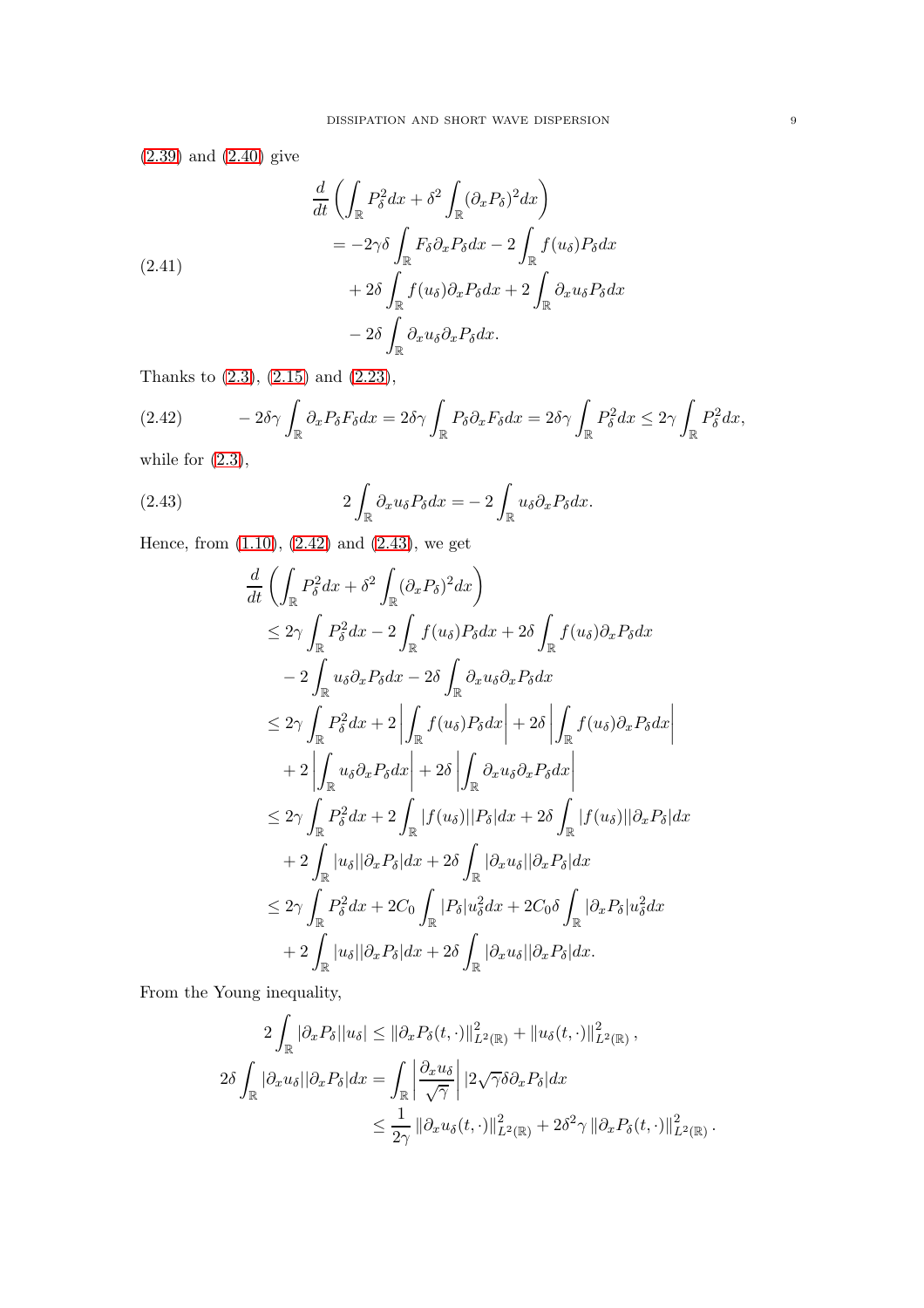Thus,

$$
\frac{d}{dt}G(t) - 2\gamma G(t) \leq ||u_{\delta}(t, \cdot)||_{L^{2}(\mathbb{R})}^{2} + 2C_{0} \int_{\mathbb{R}} |P_{\delta}|u_{\delta}^{2}dx
$$
\n
$$
+ 2C_{0}\delta \int_{\mathbb{R}} |\partial_{x}P_{\delta}|u_{\delta}^{2}dx + ||\partial_{x}P_{\delta}(t, \cdot)||_{L^{2}(\mathbb{R})}^{2}
$$
\n
$$
+ \frac{1}{2\gamma} ||\partial_{x}u_{\delta}(t, \cdot)||_{L^{2}(\mathbb{R})}^{2},
$$

where

<span id="page-9-2"></span>(2.45) 
$$
G(t) = ||P_{\delta}(t, \cdot)||_{L^2(\mathbb{R})}^2 + \delta^2 ||\partial_x P_{\delta}(t, \cdot)||_{L^2(\mathbb{R})}^2.
$$

We observe that, from  $(2.10)$ ,

(2.46) 
$$
2C_0 \int_{\mathbb{R}} |P_{\delta}| u_{\delta}^2 dx \leq C_0 e^{2\gamma t} ||P_{\delta}||_{L^{\infty}(I_{T,1})},
$$

where  $I_{T,1}$  is defined in [\(2.27\)](#page-5-4). Since  $0 < \delta < 1$ , it follows from [\(2.10\)](#page-3-4) and [\(2.11\)](#page-3-5) that

<span id="page-9-0"></span>(2.47) 
$$
2C_0\delta \int_{\mathbb{R}} |\partial_x P_{\delta}| u_{\delta}^2 dx \le 2C_0\delta \left\| \partial_x P_{\delta}(t,\cdot) \right\|_{L^{\infty}(\mathbb{R})} \left\| u_{\delta}(t,\cdot) \right\|_{L^2(\mathbb{R})}^2
$$

$$
\le 2\sqrt{\delta}C_0e^{3\gamma t} \le C_0e^{3\gamma t}.
$$

Again by [\(2.11\)](#page-3-5), we have that

$$
||\partial_x P_\delta(t,\cdot)||_{L^2(\mathbb{R})}^2 \leq C_0 e^{2\gamma t}.
$$

Therefore, [\(2.10\)](#page-3-4), [\(2.47\)](#page-9-0) and [\(2.48\)](#page-9-1) give

<span id="page-9-1"></span>
$$
\frac{d}{dt}G(t) - 2\gamma G(t) \leq C_0 \left( ||P_\delta||_{L^\infty(I_{T,1})} + 1 \right) e^{2\gamma t} + C_0 e^{3\gamma t} + \frac{1}{2\gamma} ||\partial_x u_\delta(t,\cdot)||_{L^2(\mathbb{R})}^2.
$$

The Gronwall Lemma,  $(2.2)$ ,  $(2.10)$  and  $(2.45)$  give

$$
\|P_{\delta}(t,\cdot)\|_{L^{2}(\mathbb{R})}^{2} + \delta^{2} \|\partial_{x}P_{\delta}(t,\cdot)\|_{L^{2}(\mathbb{R})}^{2}
$$
\n
$$
\leq \|P_{0}\|_{L^{2}(0,\infty)}^{2} e^{2\gamma t} + \left(\|P_{\delta}\|_{L^{\infty}(I_{T,1})} + 1\right) t e^{2\gamma t} + C_{0} t e^{3\gamma t}
$$
\n
$$
+ \frac{e^{2\gamma t}}{2\gamma} \int_{0}^{t} e^{-2\gamma s} \|\partial_{x}u_{\delta}(s,\cdot)\|_{L^{2}(\mathbb{R})}^{2} ds
$$
\n
$$
\leq \|P_{0}\|_{L^{2}(0,\infty)}^{2} e^{2\gamma t} + \left(\|P_{\delta}\|_{L^{\infty}(I_{T,1})} + 1\right) t e^{2\gamma t} + C_{0} t e^{3\gamma t} + C_{0} e^{2\gamma t}
$$

.

Hence,

$$
(2.49) \t||P_{\delta}(t,\cdot)||_{L^{2}(\mathbb{R})}^{2} + \delta^{2} ||\partial_{x} P_{\delta}(t,\cdot)||_{L^{2}(\mathbb{R})}^{2} \leq C(T) \left( ||P_{\delta}||_{L^{\infty}(I_{T,1})} + 1 \right).
$$

Due to  $(2.11)$ ,  $(2.49)$  and the Hölder inequality,

<span id="page-9-3"></span>
$$
P_{\delta}^{2}(t,x) \leq 2 \int_{\mathbb{R}} |P_{\delta}||\partial_{x}P_{\delta}|dx \leq 2 \|P_{\delta}(t,\cdot)\|_{L^{2}(\mathbb{R})} \|\partial_{x}P_{\delta}(t,\cdot)\|_{L^{2}(\mathbb{R})}
$$
  

$$
\leq 2 \sqrt{C(T) \left( \|P_{\delta}\|_{L^{\infty}(I_{T,1})} + 1 \right)} \sqrt{C_{0}} e^{\gamma t} \leq C(T) \left( \|P_{\delta}\|_{L^{\infty}(I_{T,1})} + 1 \right).
$$

Therefore,

$$
||P_{\delta}||_{L^{\infty}(I_{T,1})}^{2} - C(T) ||P_{\delta}||_{L^{\infty}(I_{T,1})} - C(T) \leq 0,
$$

which gives [\(2.24\)](#page-5-5).

[\(2.25\)](#page-5-6) and [\(2.26\)](#page-5-7) follow from [\(2.24\)](#page-5-5) and [\(2.49\)](#page-9-3).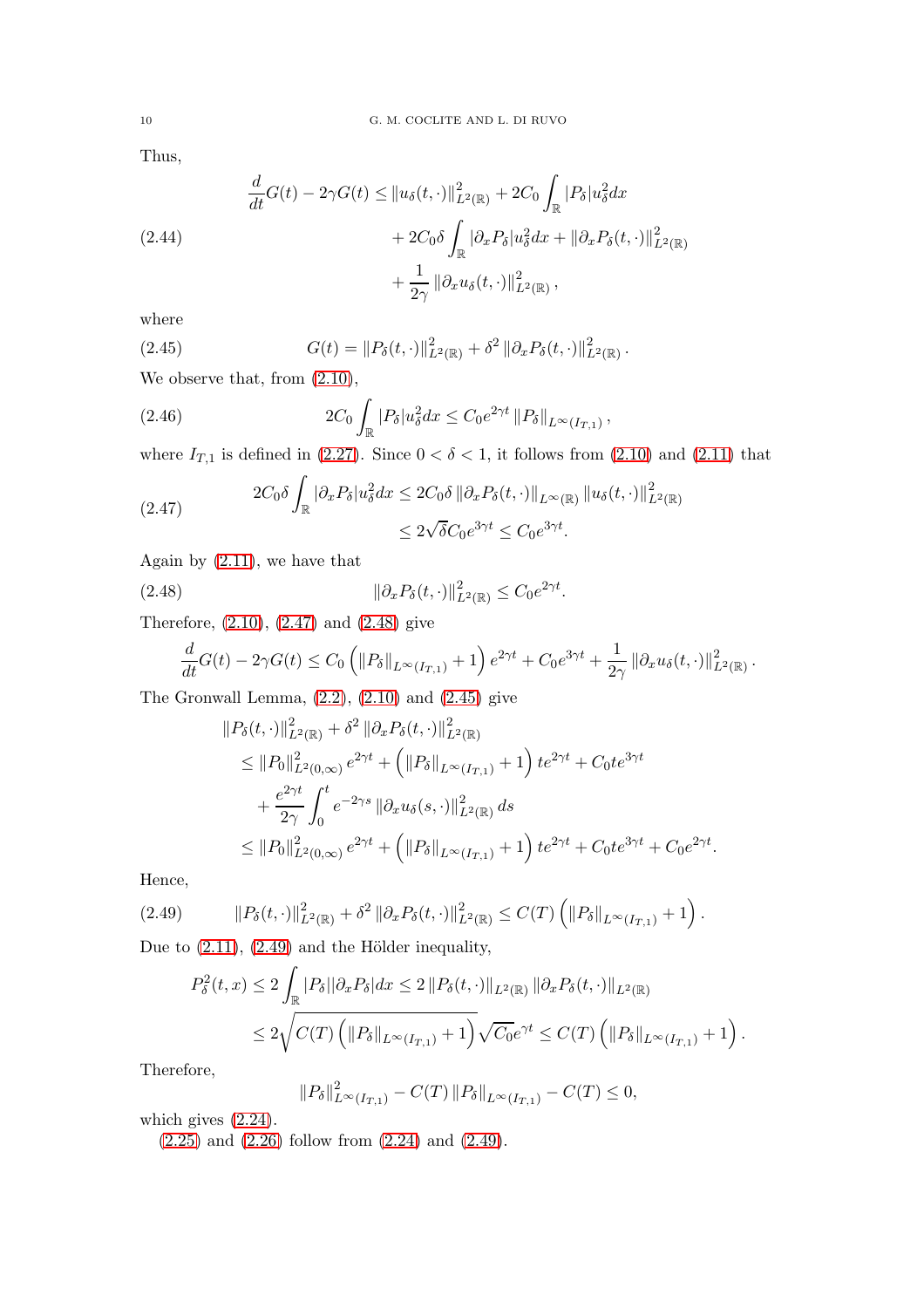Let us show that [\(2.28\)](#page-5-8) holds. Multiplying [\(2.32\)](#page-6-2) by  $P_\delta$ , an integration on R and [\(2.40\)](#page-7-3) give

$$
2\delta \int_{\mathbb{R}} \partial_{tx}^{2} P_{\delta} P_{\delta} dx = \frac{d}{dt} \| P_{\delta}(t, \cdot) \|_{L^{2}(\mathbb{R})}^{2} - 2\gamma \int_{\mathbb{R}} F_{\delta} P_{\delta} dx + 2 \int_{\mathbb{R}} f(u_{\delta}) P_{\delta} dx - 2 \int_{\mathbb{R}} \partial_{x} u_{\delta} P_{\delta} dx = \frac{d}{dt} \| P_{\delta}(t, \cdot) \|_{L^{2}(\mathbb{R})}^{2} + 2 \int_{\mathbb{R}} f(u_{\delta}) P_{\delta} dx - 2 \int_{\mathbb{R}} \partial_{x} u_{\delta} P_{\delta} dx.
$$

An integration on  $(0, t)$  gives

$$
2\delta \int_0^t \int_{\mathbb{R}} \partial_{tx}^2 P_\delta P_\delta dx = ||P_\delta(t, \cdot)||_{L^2(\mathbb{R})}^2 - ||P_{\varepsilon, \delta, 0}||_{L^2(\mathbb{R})}^2 + 2 \int_0^t \int_{\mathbb{R}} f(u_\delta) P_\delta dx - 2 \int_0^t \int_{\mathbb{R}} \partial_x u_\delta P_\delta dx.
$$

It follows from [\(1.10\)](#page-1-4), [\(2.10\)](#page-3-4), [\(2.24\)](#page-5-5) and [\(2.25\)](#page-5-6) that

$$
2\delta \left| \int_0^t \int_{\mathbb{R}} \partial_{tx}^2 P_\delta \, ds \, dx \right| \leq ||P_\delta(t, \cdot)||^2_{L^2(\mathbb{R})} + ||P_{\varepsilon, \delta, 0}||^2_{L^2(\mathbb{R})} + 2 \int_0^t \int_{\mathbb{R}} |f(u_\delta)||P_\delta| \, ds \, dx + 2 \int_0^t \int_{\mathbb{R}} |\partial_x u_\delta||P_\delta| \, ds \, dx \leq ||P_{\delta, 0}||^2_{L^2(\mathbb{R})} + 2C(T) \int_0^t \int_{\mathbb{R}} u_\delta^2 \, ds \, dx + 2 \int_0^t \int_{\mathbb{R}} |\partial_x u_\delta||P_\delta| \, ds \, dx + C(T) \leq ||P_{\delta, 0}||^2_{L^2(\mathbb{R})} + C(T) + 2 \int_0^t \int_{\mathbb{R}} |\partial_x u_\delta||P_\delta| \, ds \, dx.
$$

Observe that, thanks to  $(2.10)$ ,

<span id="page-10-0"></span>(2.50)  

$$
\int_0^t \|\partial_x u_\delta(s,\cdot)\|_{L^2(\mathbb{R})}^2 ds
$$

$$
\leq e^{2\gamma t} \int_0^t e^{-2\gamma s} \|\partial_x u_\delta(s,\cdot)\|_{L^2(\mathbb{R})}^2 ds \leq C(T).
$$

Due to the Young inequality,

<span id="page-10-1"></span>(2.51)  
\n
$$
2 \int_{\mathbb{R}} |\partial_x u_{\delta}| |P_{\delta}| ds dx
$$
\n
$$
\leq ||P_{\delta}(t, \cdot)||_{L^2(\mathbb{R})}^2 + ||\partial_x u_{\delta}(t, \cdot)||_{L^2(\mathbb{R})}^2
$$
\n
$$
\leq C(T) + ||\partial_x u_{\delta}(t, \cdot)||_{L^2(\mathbb{R})}^2.
$$

Then, from  $(2.50)$  and  $(2.51)$ , we have that

$$
2\int_0^t \int_{\mathbb{R}} |P_\delta| |\partial_x u_\delta| ds dx
$$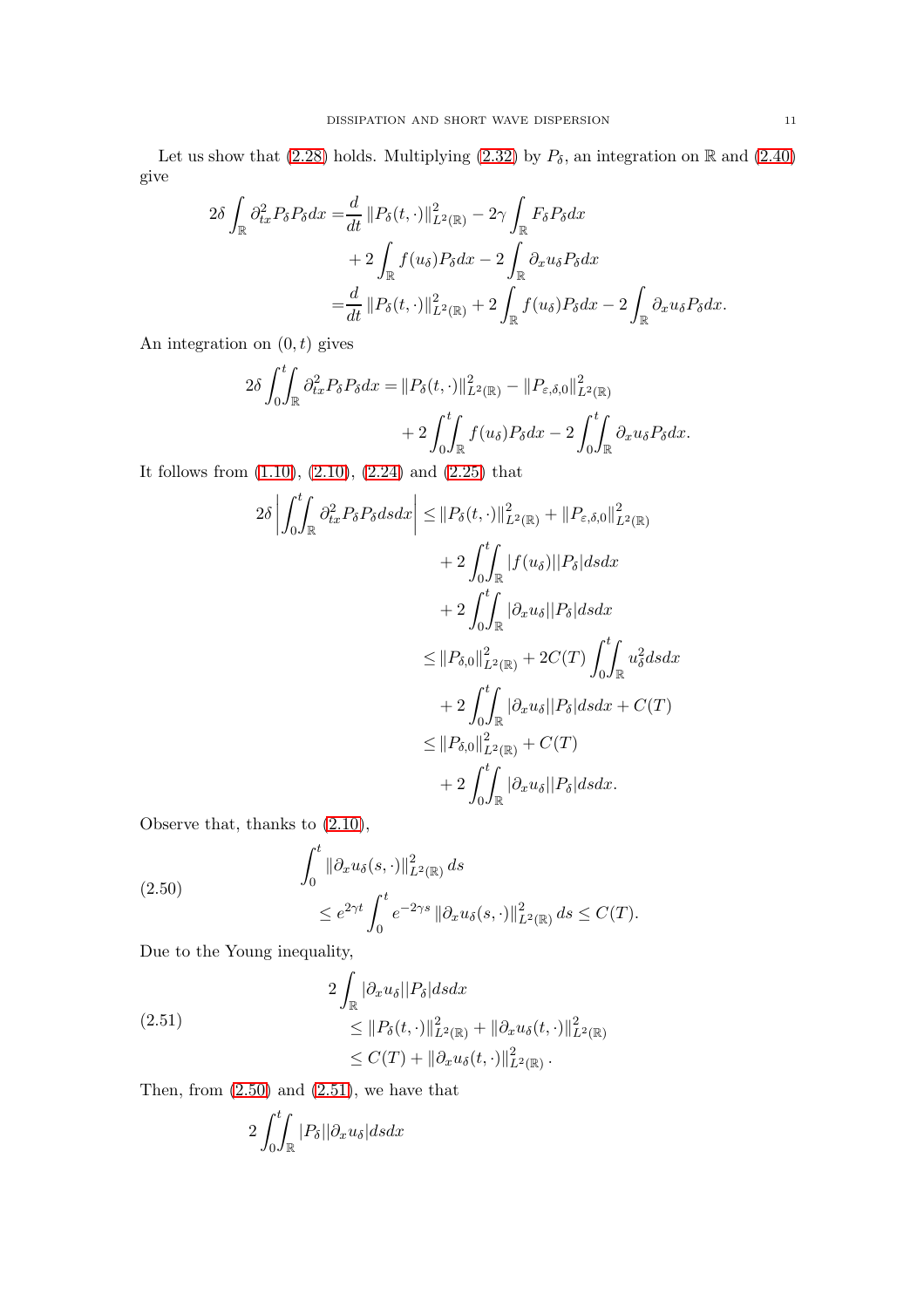$$
\leq \int_0^t \|P_\delta(s,\cdot)\|_{L^2(\mathbb{R})}^2 ds + \int_0^t \|\partial_x u_\delta(s,\cdot)\|_{L^2(\mathbb{R})}^2 ds \leq C(T).
$$

Therefore,

$$
2\delta \left| \int_0^t \int_{\mathbb{R}} P_\delta \partial_{tx}^2 P_\delta ds dx \right| \leq \| P_{\varepsilon,0} \|_{L^2(\mathbb{R})}^2 + C(T),
$$
\nwhich gives (2.28).

<span id="page-11-3"></span>Lemma 2.6. Let  $T > 0$ . Then,

(2.52) 
$$
||u_{\delta}||_{L^{\infty}(I_{T,1})} \leq ||u_{0}||_{L^{\infty}(\mathbb{R})} + C(T),
$$

where  $I_{T,1}$  is defined in [\(2.27\)](#page-5-4).

*Proof.* Due to  $(2.1)$  and  $(2.24)$ ,

<span id="page-11-0"></span>
$$
\partial_t u_\delta + \partial_x f(u_\delta) - \partial_{xx}^2 u_\delta \le \gamma C(T).
$$

Since the map

$$
\mathcal{F}(t) := \|u_0\|_{L^{\infty}(\mathbb{R})} + \gamma C(T)t,
$$

solves the equation

$$
\frac{d\mathcal{F}}{dt} = \gamma C(T)
$$

and

$$
\max\{u_{\delta}(0,x),0\} \leq \mathcal{F}(t), \qquad (t,x) \in I_{T,1},
$$

the comparison principle for parabolic equations implies that

 $u_{\delta}(t, x) \leq \mathcal{F}(t), \qquad (t, x) \in I_{T,1}.$ 

In a similar way we can prove that

$$
u_{\delta}(t,x) \geq -\mathcal{F}(t), \qquad (t,x) \in I_{T,1}.
$$

Therefore,

$$
|u_{\delta}(t,x)| \le ||u_0||_{L^{\infty}(\mathbb{R})} + \gamma C(T)t \le ||u_0||_{L^{\infty}(\mathbb{R})} + C(T),
$$
  
which gives (2.52).

<span id="page-11-4"></span>**Lemma 2.7.** Let  $T > 0$  and  $0 < \delta < 1$ . We have that

<span id="page-11-2"></span>(2.53) 
$$
\|\partial_x u_\delta(t,\cdot)\|_{L^2(\mathbb{R})}^2 + \int_0^t \|\partial_{xx}^2 u_\delta(s,\cdot)\|_{L^2(\mathbb{R})}^2 ds \leq C(T).
$$

*Proof.* Let  $0 < t < T$ . Multiplying [\(2.1\)](#page-2-2) by  $-\partial_{xx}^2 u_{\delta}$ , we have

<span id="page-11-1"></span>(2.54)  
\n
$$
-\partial_{xx}^2 u_{\delta} \partial_t u_{\delta} + (\partial_{xx}^2 u_{\delta})^2 = -\gamma P_{\delta} \partial_{xx}^2 u_{\delta} - f'(u_{\delta}) \partial_x u_{\delta} \partial_{xx}^2 u_{\delta}.
$$

Since

$$
-\int_{\mathbb{R}} \partial_{xx}^2 u_{\delta} \partial_t u_{\delta} dx = \frac{d}{dt} \left( \frac{1}{2} \int_{\mathbb{R}} (\partial_x u_{\delta})^2 \right),
$$

integrating  $(2.54)$  on  $\mathbb{R}$ , we get

$$
\frac{d}{dt} \left( \int_{\mathbb{R}} (\partial_x u_\delta)^2 dx \right) + 2 \int_{\mathbb{R}} (\partial_{xx}^2 u_\delta)^2 dx
$$

$$
= -2\gamma \int_{\mathbb{R}} P_\delta \partial_{xx}^2 u_\delta dx
$$

$$
- 2 \int_{\mathbb{R}} f'(u_\delta) \partial_x u_\delta \partial_{xx}^2 u_\delta dx.
$$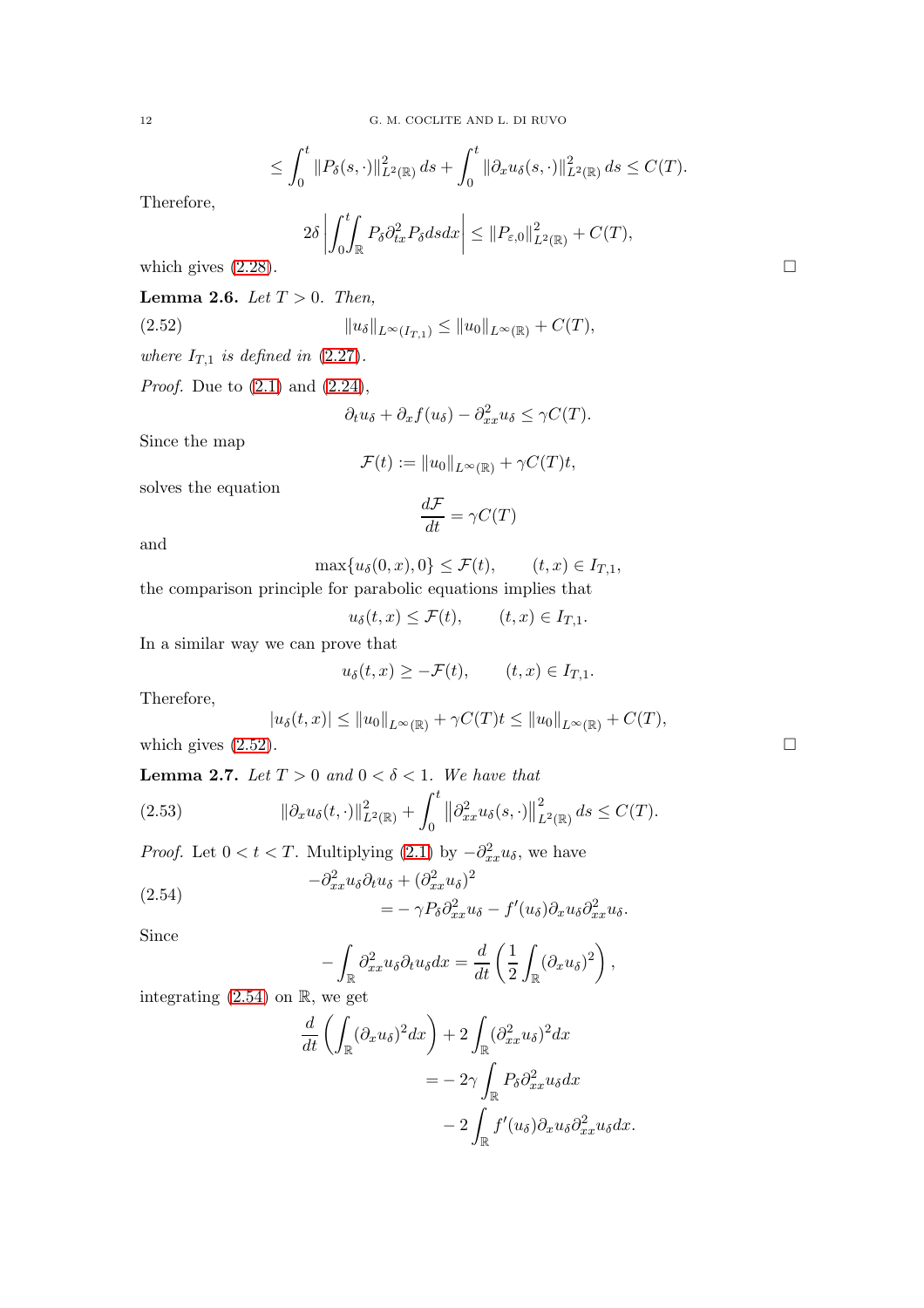Due to  $(2.10)$ ,  $(2.25)$ ,  $(2.52)$  and the Young inequality,

$$
-2\gamma \int_{\mathbb{R}} P_{\delta} \partial_{xx}^{2} u_{\delta} dx
$$
  
\n
$$
\leq 2\gamma \left| \int_{\mathbb{R}} P_{\delta} \partial_{xx}^{2} u_{\delta} dx \right|
$$
  
\n
$$
\leq 2 \int_{\mathbb{R}} \left| \sqrt{2} \gamma P_{\delta} \right| \left| \frac{\partial_{xx}^{2} u_{\delta}}{\sqrt{2}} \right| dx
$$
  
\n
$$
\leq 2\gamma^{2} \| P_{\delta}(t, \cdot) \|_{L^{2}(\mathbb{R})}^{2} + \frac{1}{2} \| \partial_{xx}^{2} u_{\delta}(t, \cdot) \|_{L^{2}(\mathbb{R})}^{2}
$$
  
\n
$$
\leq C(T) + \frac{1}{2} \| \partial_{xx}^{2} u_{\delta}(t, \cdot) \|_{L^{2}(\mathbb{R})}^{2},
$$
  
\n
$$
-2 \int_{\mathbb{R}} f'(u_{\delta}) \partial_{x} u_{\delta} \partial_{xx}^{2} u_{\delta} dx
$$
  
\n
$$
\leq 2 \left| \int_{\mathbb{R}} f'(u_{\delta}) \partial_{x} u_{\delta} \partial_{xx}^{2} u_{\delta} dx \right|
$$
  
\n
$$
\leq 2 \int_{\mathbb{R}} \left| \sqrt{2} f'(u_{\delta}) \partial_{x} u_{\delta} \right| \left| \frac{\partial_{xx}^{2} u_{\delta}}{\sqrt{2}} \right| dx
$$
  
\n
$$
\leq 2 \int_{\mathbb{R}} (f'(u_{\delta}))^{2} (\partial_{x} u_{\delta}^{2}) + \frac{1}{2} \int_{\mathbb{R}} (\partial_{xx}^{2} u_{\delta})^{2} dx
$$
  
\n
$$
\leq 2 \| f' \|_{L^{\infty}(I_{T,2})}^{2} \| \partial_{x} u_{\delta}(t, \cdot) \|_{L^{2}(\mathbb{R})}^{2} + \frac{1}{2} \| \partial_{xx}^{2} u_{\delta}(t, \cdot) \|_{L^{2}(\mathbb{R})}^{2},
$$

where

(2.55) 
$$
I_{T,2} = \left(-\|u_0\|_{L^{\infty}(\mathbb{R})} - C(T), \|u_0\|_{L^{\infty}(\mathbb{R})} + C(T)\right).
$$

Therefore,

<span id="page-12-1"></span>
$$
\frac{d}{dt} \left( \|\partial_x u_\delta(t,\cdot)\|_{L^2(\mathbb{R})}^2 \right) + 2 \left\| (\partial_{xx}^2 u_\delta(t,\cdot)) \right\|_{L^2(\mathbb{R})}^2 \n\leq \left\| \partial_{xx}^2 u_\delta(t,\cdot) \right\|_{L^2(\mathbb{R})}^2 + \left\| f' \right\|_{L^\infty(I_{T,2})}^2 \left\| \partial_x u_\delta(t,\cdot) \right\|_{L^2(\mathbb{R})}^2 + C(T),
$$

that is

$$
\frac{d}{dt} \left( \|\partial_x u_\delta(t,\cdot)\|_{L^2(\mathbb{R})}^2 \right) + \|\partial_{xx}^2 u_\delta(t,\cdot)\|_{L^2(\mathbb{R})}^2 \leq \|f'\|_{L^\infty(I_{T,2})}^2 \|\partial_x u_\delta(t,\cdot)\|_{L^2(\mathbb{R})}^2 + C(T).
$$

An integration on  $(0, t)$  and  $(2.2)$  give

<span id="page-12-0"></span>
$$
\|\partial_x u_\delta(t,\cdot)\|_{L^2(\mathbb{R})}^2 + \int_0^t \left\|\partial_{xx}^2 u_\delta(s,\cdot)\right\|_{L^2(\mathbb{R})}^2 ds
$$
  

$$
\leq 2 \left\|f'\right\|_{L^\infty(I_{T,2})}^2 \int_0^t \left\|\partial_x u_\delta(s,\cdot)\right\|_{L^2(\mathbb{R})}^2 ds + C(T).
$$

 $(2.53)$  follows from  $(2.50)$  and  $(2.56)$ .

<span id="page-12-3"></span><span id="page-12-2"></span>**Lemma 2.8.** Let  $T > 0$  and  $0 < \delta < 1$ . We have that (2.57)  $\|\partial_x u_\delta\|_{L^\infty(I_{T,1})} \leq C(T),$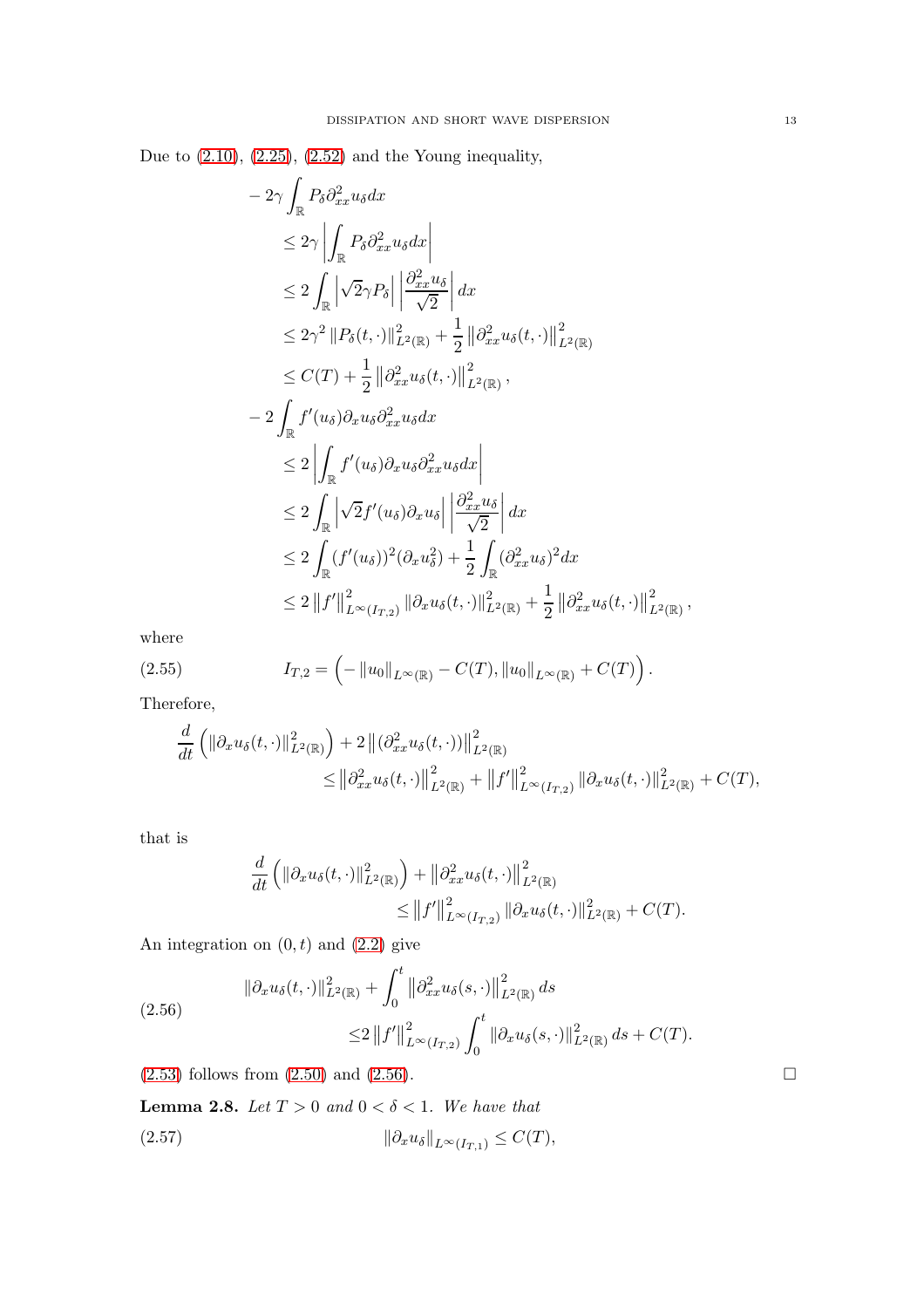where  $I_{T,1}$  is defined in [\(2.27\)](#page-5-4). Moreover,

<span id="page-13-0"></span>(2.58) 
$$
\left\|\partial_{xx}^2 u_\delta(t,\cdot)\right\|_{L^2(\mathbb{R})}^2 + \int_0^t \left\|\partial_{xxx}^3 u_\delta(s,\cdot)\right\|_{L^2(\mathbb{R})}^2 ds \leq C(T).
$$

*Proof.* Let  $0 < t < T$ . Multiplying  $(2.1)$  by  $\partial_{xxxx}^4 u_{\delta}$ , we have

(2.59) 
$$
\partial_{xxxx}^4 u_{\delta} \partial_t u_{\delta} - \partial_{xxxx}^4 u_{\delta} \partial_{xx}^2 u_{\delta} - \gamma P_{\delta} \partial_{xxxx}^4 u_{\delta} - f'(u_{\delta}) \partial_x u_{\delta} \partial_{xxxx}^4 u_{\delta}.
$$

Since

$$
\int_{\mathbb{R}} \partial_{xxxx}^{4} u_{\delta} \partial_{t} u_{\delta} dx = \frac{d}{dt} \left( \frac{1}{2} \int_{\mathbb{R}} (\partial_{xx}^{2} u_{\delta})^{2} dx \right),
$$

$$
- \int_{\mathbb{R}} \partial_{xxxx}^{4} u_{\delta} \partial_{xx}^{2} u_{\delta} dx = \int_{\mathbb{R}} (\partial_{xxx}^{3} u_{\delta})^{2} dx,
$$

$$
\gamma \int_{\mathbb{R}} P_{\delta} \partial_{xxxx}^{4} u_{\delta} dx = - \gamma \int_{\mathbb{R}} \partial_{x} P_{\delta} \partial_{xxxx}^{3} u_{\delta} dx,
$$

$$
- \int_{\mathbb{R}} f'(u_{\delta}) \partial_{x} u_{\delta} \partial_{xxxx}^{4} u_{\delta} dx = \int_{\mathbb{R}} f''(u_{\delta}) (\partial_{x} u_{\delta})^{2} \partial_{xxx}^{3} u_{\delta} dx
$$

$$
+ \int_{\mathbb{R}} f'(u_{\delta}) \partial_{xx}^{2} u_{\delta} \partial_{xxx}^{3} u_{\delta} dx,
$$

integrating  $(2.54)$  on  $\mathbb{R}$ , we get

$$
\frac{d}{dt} \left( \int_{\mathbb{R}} (\partial_{xx}^2 u_{\delta})^2 dx \right) + 2 \int_{\mathbb{R}} (\partial_{xxx}^3 u_{\delta})^2 dx
$$

$$
= -2\gamma \int_{\mathbb{R}} \partial_x P_{\delta} \partial_{xxx}^3 u_{\delta} dx
$$

$$
+ 2 \int_{\mathbb{R}} f''(u_{\delta}) (\partial_x u_{\delta})^2 \partial_{xxx}^3 u_{\delta} dx
$$

$$
+ 2 \int_{\mathbb{R}} f'(u_{\delta}) \partial_{xx}^2 u_{\delta} \partial_{xxx}^3 u_{\delta} dx.
$$

Due to  $(2.11)$ ,  $(2.52)$ ,  $(2.53)$  and the Young inequality,

$$
-2\gamma \int_{\mathbb{R}} \partial_x P_{\delta} \partial_{xxx}^3 u_{\delta} dx
$$
  
\n
$$
\leq 2\gamma \left| \int_{\mathbb{R}} \partial_x P_{\delta} \partial_{xxx}^3 u_{\delta} dx \right|
$$
  
\n
$$
\leq 2 \int_{\mathbb{R}} \left| \sqrt{3} \gamma \partial_x P_{\delta} \right| \left| \frac{\partial_{xxx}^3 u_{\delta}}{\sqrt{3}} \right| dx
$$
  
\n
$$
\leq 3\gamma^2 \left| \partial_x P_{\delta}(t.) \right|_{L^2(\mathbb{R})}^2 + \frac{1}{3} \left| \partial_{xxx}^3 u_{\delta}(t.) \right|_{L^2(\mathbb{R})}^2
$$
  
\n
$$
\leq C(T) + \frac{1}{3} \left| \partial_{xxx}^3 u_{\delta}(t.) \right|_{L^2(\mathbb{R})}^2,
$$
  
\n
$$
2 \int_{\mathbb{R}} f''(u_{\delta})(\partial_x u_{\delta})^2 \partial_{xxx}^3 u_{\delta} dx
$$
  
\n
$$
\leq 2 \left| \int_{\mathbb{R}} f''(u_{\delta})(\partial_x u_{\delta})^2 \partial_{xxx}^3 u_{\delta} dx \right|
$$
  
\n
$$
\leq 2 \int_{\mathbb{R}} \left| \sqrt{3} f''(u_{\delta})(\partial_x u_{\delta})^2 \right| \left| \frac{\partial_{xxx}^3 u_{\delta}}{\sqrt{3}} \right| dx
$$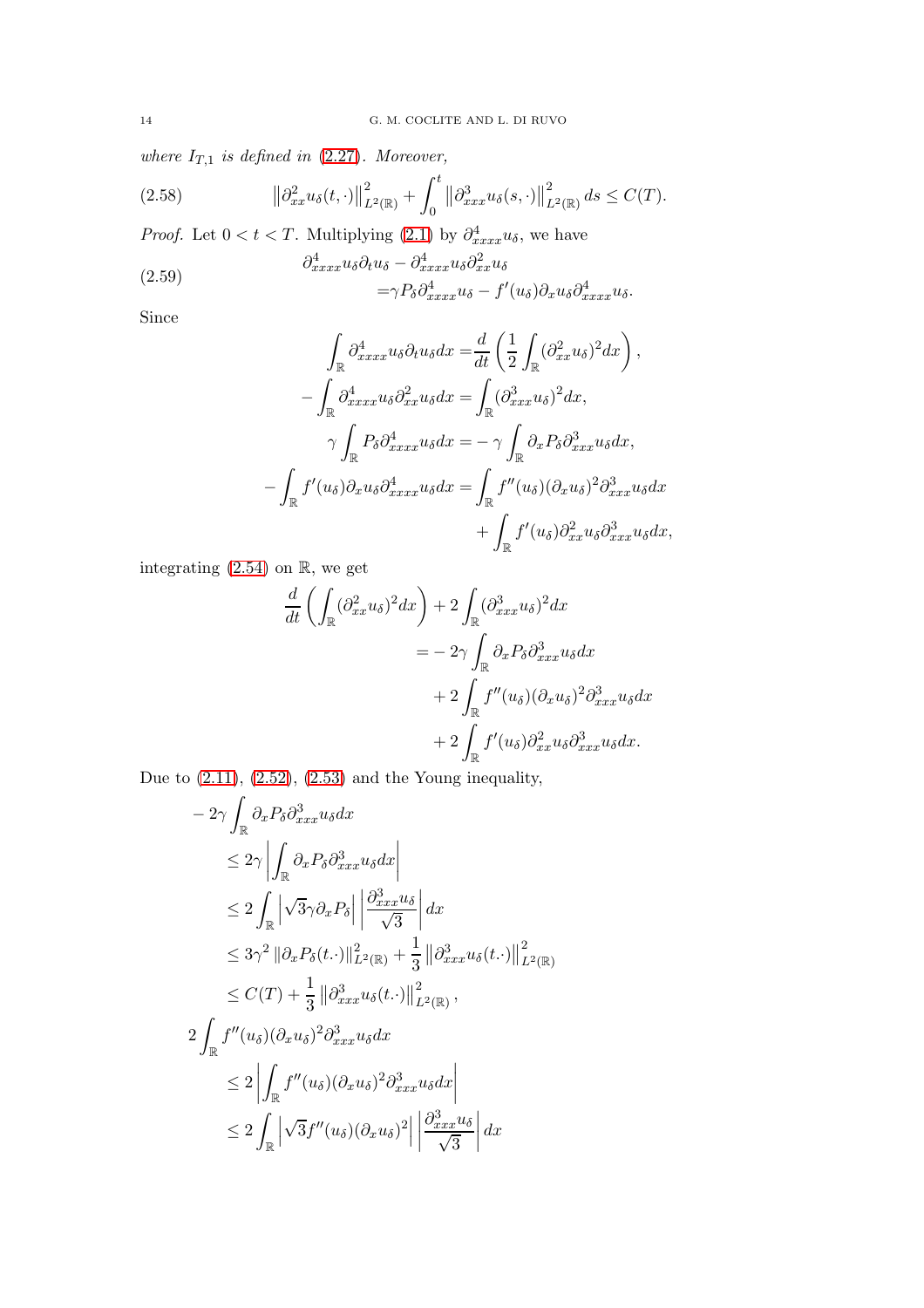$$
\leq 3 \int_{\mathbb{R}} (f''(u_{\delta}))^{2} (\partial_{x} u_{\delta})^{4} dx + \frac{1}{3} \left\| \partial_{xxx}^{3} u_{\delta}(t, \cdot) \right\|_{L^{2}(\mathbb{R})}^{2}
$$
\n
$$
\leq 3 \left\| f'' \right\|_{L^{\infty}(I_{T,2})}^{2} \left\| \partial_{x} u_{\delta} \right\|_{L^{\infty}(I_{T,1})}^{2} \left\| \partial_{x} u_{\delta}(t, \cdot) \right\|_{L^{2}(\mathbb{R})}^{2} + \frac{1}{3} \left\| \partial_{xxx}^{3} u_{\delta}(t, \cdot) \right\|_{L^{2}(\mathbb{R})}^{2}
$$
\n
$$
\leq 3 \left\| f'' \right\|_{L^{\infty}(I_{T,2})}^{2} C(T) \left\| \partial_{x} u_{\delta} \right\|_{L^{\infty}(I_{T,1})}^{2}
$$
\n
$$
+ \frac{1}{3} \left\| \partial_{xxx}^{3} u_{\delta}(t, \cdot) \right\|_{L^{2}(\mathbb{R})}^{2},
$$

$$
2\int_{\mathbb{R}} f'(u_{\delta}) \partial_{xx}^{2} u_{\delta} \partial_{xxx}^{3} u_{\delta} dx
$$
  
\n
$$
\leq 2 \left| \int_{\mathbb{R}} f'(u_{\delta}) \partial_{xx}^{2} u_{\delta} \partial_{xxx}^{3} u_{\delta} dx \right|
$$
  
\n
$$
\leq 2 \int_{\mathbb{R}} \left| \sqrt{3} f'(u_{\delta}) \partial_{xx}^{2} u_{\delta} \right| \left| \frac{\partial_{xxx}^{3} u_{\delta}}{\sqrt{3}} \right| dx
$$
  
\n
$$
\leq 3 \int_{\mathbb{R}} (f'(u_{\delta}))^{2} (\partial_{xx}^{2} u_{\delta})^{2} dx + \frac{1}{3} \left\| \partial_{xxx}^{3} u_{\delta}(t, \cdot) \right\|_{L^{2}(\mathbb{R})}^{2}
$$
  
\n
$$
\leq 3 \left\| f' \right\|_{L^{\infty}(I_{T,2})}^{2} \left\| \partial_{xx}^{2} u_{\delta}(t, \cdot) \right\|_{L^{2}(\mathbb{R})}^{2} + \frac{1}{3} \left\| \partial_{xxx}^{3} u_{\delta}(t, \cdot) \right\|_{L^{2}(\mathbb{R})}^{2},
$$

where  $I_{T,1}$  is defined in [\(2.27\)](#page-5-4) and  $I_{T,2}$  is defined in [\(2.55\)](#page-12-1). Therefore,

$$
\frac{d}{dt} \left( \left\| \partial_{xx}^2 u_{\delta}(t, \cdot) \right\|_{L^2(\mathbb{R})}^2 \right) + 2 \left\| \partial_{xxx}^3 u_{\delta}(t, \cdot) \right\|_{L^2(\mathbb{R})}^2 \n\leq \left\| \partial_{xxx}^3 u_{\delta}(t, \cdot) \right\|_{L^2(\mathbb{R})}^2 \n+ 3 \left\| f'' \right\|_{L^{\infty}(I_{T,2})}^2 C(T) \left\| \partial_x u_{\delta} \right\|_{L^{\infty}(I_{T,1})}^2 \n+ 3 \left\| f'' \right\|_{L^{\infty}(I_{T,2})}^2 \left\| \partial_{xx}^2 u_{\delta}(t, \cdot) \right\|_{L^2(\mathbb{R})}^2 + C(T),
$$

that is

$$
\frac{d}{dt} \left( \left\| \partial_{xx}^2 u_\delta(t, \cdot) \right\|_{L^2(\mathbb{R})}^2 \right) + \left\| \partial_{xxx}^3 u_\delta(t, \cdot) \right\|_{L^2(\mathbb{R})}^2
$$
  
\n
$$
\leq C(T) \left\| \partial_x u_\delta \right\|_{L^\infty(I_{T,1})}^2 + C(T)
$$
  
\n
$$
+ C(T) \left\| \partial_{xx}^2 u_\delta(t, \cdot) \right\|_{L^2(\mathbb{R})}^2.
$$

An integration on  $(0, t)$ ,  $(2.2)$  and  $(2.53)$  give

$$
\|\partial_{xx}^2 u_\delta(t,\cdot)\|_{L^2(\mathbb{R})}^2 + \int_0^t \|\partial_{xxx}^3 u_\delta(s,\cdot)\|_{L^2(\mathbb{R})}^2 ds
$$
  
\n
$$
\leq (C(T) \|\partial_x u_\delta\|_{L^\infty(I_{T,1})}^2 + C(T) \int_0^t ds
$$
  
\n
$$
+ C(T) \int_0^t \|\partial_{xx}^2 u_\delta(s,\cdot)\|_{L^2(\mathbb{R})}^2 ds
$$
  
\n
$$
\leq C(T) \|\partial_x u_\delta\|_{L^\infty(I_{T,1})}^2 + C(T).
$$

Thus,

<span id="page-14-0"></span>(2.60) 
$$
\|\partial_{xx}^2 u_\delta(t,\cdot)\|_{L^2(\mathbb{R})}^2 + \int_0^t \|\partial_{xxx}^3 u_\delta(s,\cdot)\|_{L^2(\mathbb{R})}^2 ds
$$

$$
\leq C(T) \left(1 + \|\partial_x u_\delta\|_{L^\infty(I_{T,1})}^2\right).
$$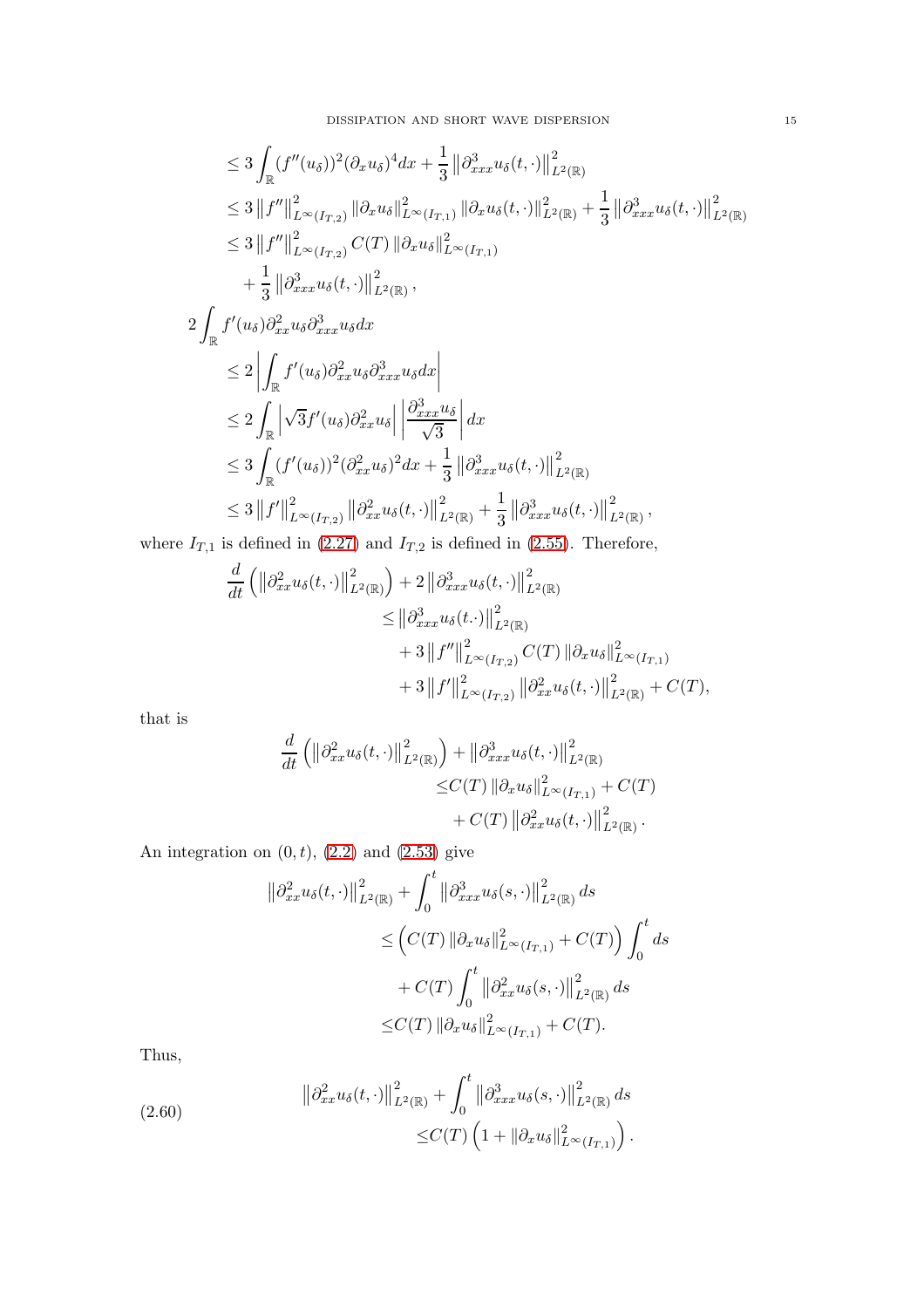Due to  $(2.53)$ ,  $(2.60)$  and the Hölder inequality,

$$
(\partial_x u_\delta(t,x))^2 \leq 2 \int_{\mathbb{R}} |\partial_x u_\delta| |\partial_{xx}^2 u_\delta| dx
$$
  
\n
$$
\leq 2 ||\partial_x u_\delta(t,\cdot)||_{L^2(\mathbb{R})} ||\partial_{xx}^2 u_\delta(t,\cdot)||_{L^2(\mathbb{R})}
$$
  
\n
$$
\leq C(T) \sqrt{\left(1 + ||\partial_x u_\delta||^2_{L^\infty(I_{T,1})}\right)}.
$$

Then,

$$
\|\partial_x u_{\delta}\|_{L^{\infty}(I_{T,1})}^4 - C(T) \|\partial_x u_{\delta}\|_{L^{\infty}(I_{T,1})}^2 - C(T) \leq 0,
$$

which gives [\(2.57\)](#page-12-2).

 $(2.58)$  follows from  $(2.57)$  and  $(2.60)$ .

Arguing as in [\[5\]](#page-19-6), we obtain the following result

<span id="page-15-4"></span>**Lemma 2.9.** Let  $T > 0$ ,  $\ell > 2$  and  $0 < \delta < 1$ . For each  $t \in (0, T)$ ,

<span id="page-15-0"></span>(2.61) 
$$
\partial_x^{\ell} u_{\delta}(t,\cdot) \in L^2(\mathbb{R}).
$$

## 3. Proof of Theorem [1.1](#page-1-7)

This section is devoted to the proof of Theorem [1.1.](#page-1-7) We begin by proving the following result

<span id="page-15-7"></span>**Lemma 3.1.** Let  $T > 0$ . Assume [\(1.7\)](#page-1-1), [\(1.8\)](#page-1-2), [\(1.9\)](#page-1-3) and [\(1.10\)](#page-1-4). Then there exist

<span id="page-15-5"></span>(3.1) 
$$
u \in L^{\infty}((0,T) \times \mathbb{R}) \cap C((0,T);H^{\ell}(\mathbb{R})), \quad \ell > 2,
$$

<span id="page-15-6"></span>(3.2) 
$$
P \in L^{\infty}((0,T) \times \mathbb{R}) \cap L^{2}((0,T) \times \mathbb{R}),
$$

where  $u$  is a classical solution of the Cauchy problem of  $(1.12)$ .

Proof. Let  $\eta : \mathbb{R} \to \mathbb{R}$  be any convex  $C^2$  entropy function, and  $q : \mathbb{R} \to \mathbb{R}$  be the corresponding entropy flux defined by  $q' = f'\eta'$ . By multiplying the first equation in [\(2.1\)](#page-2-2) with  $\eta'(u)$  and using the chain rule, we get

$$
\partial_t \eta(u_\delta) + \partial_x q(u_\delta) = \underbrace{\partial_{xx}^2 \eta(u_\delta)}_{=: \mathcal{L}_{1,\delta}} - \underbrace{\eta''(u_\delta) (\partial_x u_\delta)^2}_{=: \mathcal{L}_{2,\delta}} + \gamma \eta'(u_\delta) P_\delta,
$$

where  $\mathcal{L}_{1,\delta}$ ,  $\mathcal{L}_{2,\delta}$ ,  $\mathcal{L}_{3,\delta}$  are distributions.

Let us show that

(3.3) 
$$
\{\mathcal{L}_{1,\delta}\}_{\delta} \text{ is compact in } H^{-1}((0,T)\times\mathbb{R}), T>0.
$$

Since

<span id="page-15-3"></span>
$$
\partial_{xx}^2 \eta(u_\delta) = \partial_x(\eta'(u_\delta) \partial_x u_\delta),
$$

we have to prove that

<span id="page-15-1"></span>(3.4)  $\{\eta'(u_{\delta})\partial_x u_{\delta}\}_{\delta}$  is bounded in  $L^2((0,T)\times\mathbb{R}), T > 0,$ 

<span id="page-15-2"></span>(3.5) 
$$
\{\eta''(u_{\delta})(\partial_x u_{\delta})^2 + \eta'(u_{\delta})\partial_{xx}^2 u_{\delta}\}_\delta \text{ is bounded in } L^2((0,T)\times\mathbb{R}), T>0.
$$

We begin by proving that [\(3.4\)](#page-15-1) holds. Thanks to Lemmas [2.3](#page-3-6) and [2.6,](#page-11-3)

$$
\|\eta'(u_{\delta})\partial_x u_{\delta}\|_{L^2((0,T)\times\mathbb{R})}^2 \le \|\eta'\|_{L^{\infty}(I_{T,2})}^2 \int_0^T \|\partial_x u_{\delta}(s,\cdot)\|_{L^2(\mathbb{R})}^2 ds
$$
  

$$
\le \|\eta'\|_{L^{\infty}(I_{T,2})}^2 e^{2\gamma T} \int_0^T e^{-2\gamma s} \|\partial_x u_{\delta}(s,\cdot)\|_{L^2(\mathbb{R})}^2 ds
$$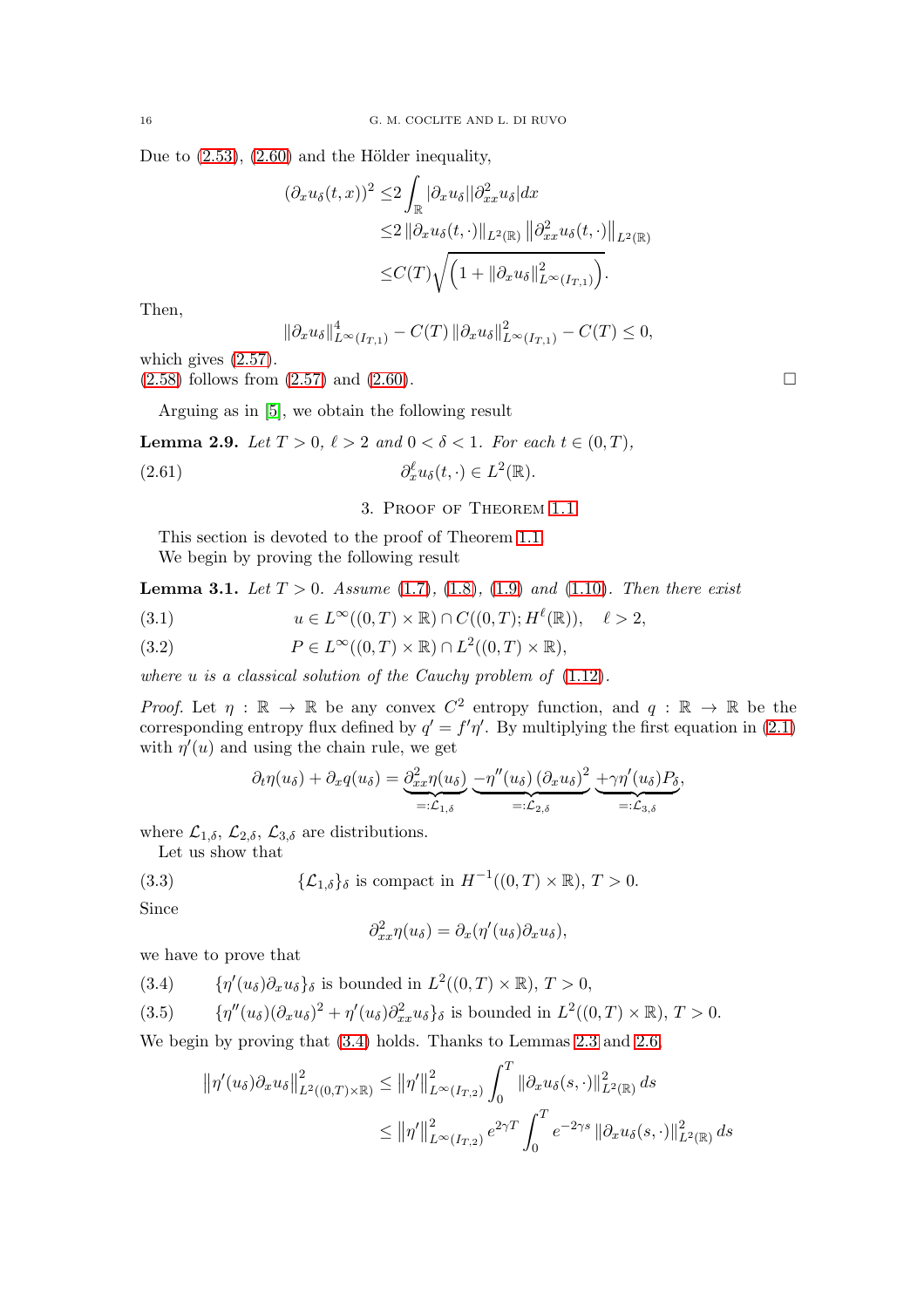<span id="page-16-0"></span>
$$
\leq \frac{1}{2} ||\eta'||_{L^{\infty}(I_{T,2})}^{2} e^{2\gamma T} ||u_{0}||_{L^{2}(\mathbb{R})}^{2} \leq C(T),
$$

where  $I_{T,2}$  is defined in [\(2.55\)](#page-12-1).

We claim that

(3.6) 
$$
\{\eta''(u_{\delta})(\partial_x u_{\delta})^2\}_{\delta} \text{ is bounded in } L^2((0,T)\times\mathbb{R}).
$$

Due to Lemmas [2.3,](#page-3-6) [2.6,](#page-11-3) [2.8](#page-12-3)

$$
\begin{split} \left\| \eta''(u_{\delta})(\partial_{x} u_{\delta})^{2} \right\|^{2}_{L^{2}((0,T)\times\mathbb{R})} &\leq \left\| \eta'' \right\|^{2}_{L^{\infty}(I_{T,2})} \int_{0}^{T} \int_{\mathbb{R}} (\partial_{x} u_{\delta}(s,x))^{4} ds dx \\ &\leq \left\| \eta'' \right\|^{2}_{L^{\infty}(I_{T,2})} \left\| \partial_{x} u_{\delta} \right\|^{2}_{L^{\infty}(I_{T,1})} \int_{0}^{T} \left\| \partial_{x} u_{\delta}(s,\cdot) \right\|^{2}_{L^{2}(\mathbb{R})} ds \\ &\leq \frac{1}{2} \left\| \eta'' \right\|^{2}_{L^{\infty}(I_{T,2})} \left\| \partial_{x} u_{\delta} \right\|^{2}_{L^{\infty}(I_{T,1})} e^{2\gamma T} \left\| u_{0} \right\|^{2}_{L^{2}(\mathbb{R})} \leq C(T), \end{split}
$$

where  $I_{T,1}$  is defined in [\(2.27\)](#page-5-4).

We claim that

(3.7) 
$$
\{\eta'(u_{\delta})\partial_{xx}^2 u_{\delta}\}_{\delta} \text{ is bounded in } L^2((0,T)\times\mathbb{R}).
$$

Thanks to Lemmas [2.6](#page-11-3) and [2.7,](#page-11-4)

<span id="page-16-1"></span>
$$
\|\eta'(u_{\delta})\partial_{xx}^{2}u_{\delta}\|_{L^{2}((0,T)\times\mathbb{R})}^{2} \leq \|\eta'\|_{L^{\infty}(I_{T,2})}^{2} \int_{0}^{T} \|\partial_{xx}^{2}u_{\delta}(s,\cdot)\|_{L^{2}(\mathbb{R})}^{2} ds
$$
  

$$
\leq \|\eta'\|_{L^{\infty}(I_{T,2})}^{2} C(T) \leq C(T).
$$

[\(3.6\)](#page-16-0) and [\(3.7\)](#page-16-1) give [\(3.5\)](#page-15-2).

Therefore,  $(3.3)$  follows from  $(3.4)$  and  $(3.5)$ .

We have that

$$
\{\mathcal{L}_{2,\delta}\}_{\delta>0}
$$
 is bounded in  $L^1((0,T)\times\mathbb{R})$ .

Due to Lemmas [2.3,](#page-3-6) [2.6,](#page-11-3)

$$
\|\eta''(u_{\delta})(\partial_x u_{\delta})^2\|_{L^1((0,T)\times\mathbb{R})} \le \|\eta''\|_{L^{\infty}(I_{T,2})} \int_0^T \|\partial_x u_{\delta}(s,\cdot)\|_{L^2(\mathbb{R})}^2 ds
$$
  

$$
\le \|\eta'\|_{L^{\infty}(I_{T,2})}^2 e^{2\gamma T} \int_0^T e^{-2\gamma s} \|\partial_x u_{\delta}(s,\cdot)\|_{L^2(\mathbb{R})}^2 ds
$$
  

$$
\le \frac{\|\eta'\|_{L^{\infty}(I_{T,2})}^2 e^{2\gamma T}}{2} \|u_0\|_{L^2(\mathbb{R})}^2 \le C(T).
$$

We have that

 $\{\mathcal{L}_{3,\delta}\}_{\delta>0}$  is bounded in  $L^1_{loc}((0,T)\times\mathbb{R})$ .

Let K be a compact subset of  $(0, T) \times \mathbb{R}$ . By Lemmas [2.5](#page-5-9) and [2.6,](#page-11-3)

$$
\|\gamma\eta'(u_\delta)P_\delta\|_{L^1(K)} = \gamma \int_K |\eta'(u_\varepsilon)||P_\varepsilon| dt dx
$$
  

$$
\leq \gamma \|\eta'\|_{L^\infty(I_{T,2})} \|P_\varepsilon\|_{L^\infty(I_{T,1})} |K|.
$$

Therefore, Murat's Lemma [\[21\]](#page-20-20) implies that

<span id="page-16-2"></span>(3.8)  $\{\partial_t \eta(u_\delta) + \partial_x q(u_\delta)\}_{\delta > 0}$  lies in a compact subset of  $H^{-1}_{loc}((0, \infty) \times \mathbb{R})$ .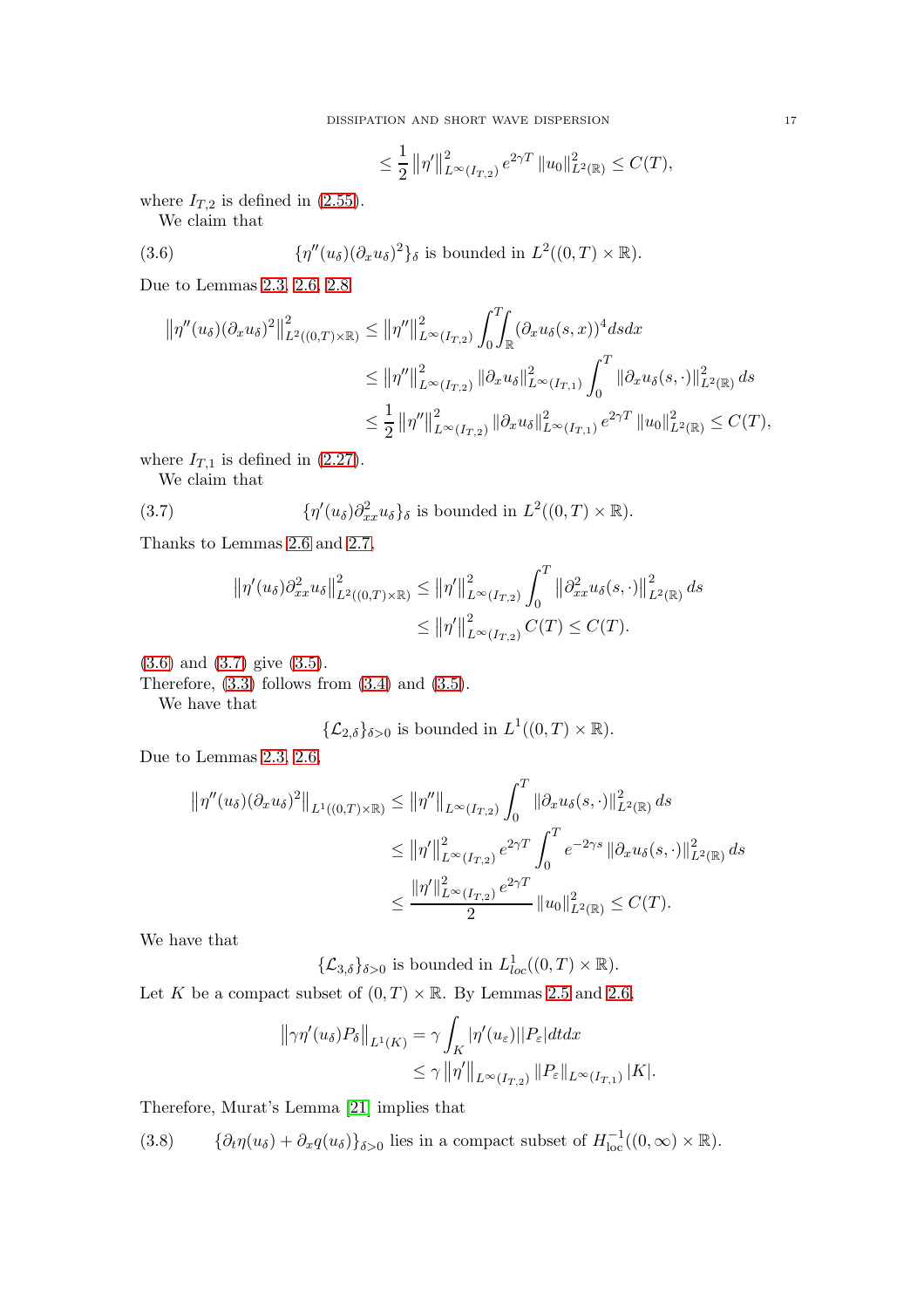The  $L^{\infty}$  bound stated in Lemma [2.6,](#page-11-3) [\(3.8\)](#page-16-2) and the Tartar's compensated compact-ness method [\[27\]](#page-20-19) give the existence of a subsequence  $\{u_{\delta_k}\}_{k\in\mathbb{N}}$  and a limit function  $u \in L^{\infty}((0,T) \times \mathbb{R})$  such that

(3.9) 
$$
u_{\delta_k} \to u \text{ a.e. and in } L^p_{loc}((0,T) \times \mathbb{R}), 1 \le p < \infty.
$$

Hence,

<span id="page-17-0"></span>(3.10) 
$$
u_{\delta_k} \to u \text{ in } L^{\infty}((0,T) \times \mathbb{R}).
$$

Moreover, for convexity, we have

<span id="page-17-1"></span>(3.11) 
$$
||u(t, \cdot)||_{L^{2}(\mathbb{R})}^{2} + 2e^{2\gamma t} \int_{0}^{t} e^{-2\gamma s} ||\partial_{x}u(s, \cdot)||_{L^{2}(\mathbb{R})}^{2} ds \leq C(T),
$$

$$
||\partial_{x}u(t, \cdot)||_{L^{2}(\mathbb{R})}^{2} + \int_{0}^{t} ||\partial_{xx}^{2}u(s, \cdot)||_{L^{2}(\mathbb{R})}^{2} ds \leq C(T),
$$

$$
||\partial_{xx}^{2}u(t, \cdot)||_{L^{2}(\mathbb{R})}^{2} + \int_{0}^{t} ||\partial_{xxx}^{3}u(s, \cdot)||_{L^{2}(\mathbb{R})}^{2} ds \leq C(T).
$$

We need only to observe that

$$
2e^{2\gamma t} \int_0^t e^{-2\gamma s} \|\partial_x u(s, \cdot)\|_{L^2(\mathbb{R})}^2 ds
$$
  
\n
$$
\leq 2e^{2\gamma t} \liminf_k \int_0^t e^{-2\gamma s} \|\partial_x u_{\delta_k}(s, \cdot)\|_{L^2(\mathbb{R})}^2 ds \leq C(T),
$$
  
\n
$$
\int_0^t \|\partial_{xx}^2 u(s, \cdot)\|_{L^2(\mathbb{R})}^2 ds \leq \liminf_k \int_0^t \|\partial_{xx}^2 u_{\delta_k}(s, \cdot)\|_{L^2(\mathbb{R})}^2 ds \leq C(T),
$$
  
\n
$$
\int_0^t \|\partial_{xxx}^3 u(s, \cdot)\|_{L^2(\mathbb{R})}^2 ds \leq \liminf_k \int_0^t \|\partial_{xxx}^3 u_{\delta_k}(s, \cdot)\|_{L^2(\mathbb{R})}^2 ds \leq C(T).
$$

Moreover, it follows from convexity and Lemma [2.9](#page-15-4) that

<span id="page-17-2"></span>(3.12) 
$$
\partial_x^{\ell} u(t, \cdot) \in L^2(\mathbb{R}), \quad \ell > 2, \quad t \in (0, T).
$$

Therefore, [\(3.10\)](#page-17-0), [\(3.11\)](#page-17-1) and [\(3.12\)](#page-17-2) give [\(3.1\)](#page-15-5). [\(3.2\)](#page-15-6) follows from Lemma [2.5.](#page-5-9) Finally, we prove that

<span id="page-17-4"></span>(3.13) 
$$
\int_{-\infty}^{x} u(t, y) dy = P(t, x), \text{ a.e. in } (t, x) \in I_{T, 1}.
$$

Integrating the second equation of [\(2.1\)](#page-2-2) on  $(-\infty, x)$ , for [\(2.3\)](#page-2-1), we have that

(3.14) 
$$
\int_{-\infty}^{x} u_{\delta_k}(t, y) dy = P_{\delta_k}(t, x) - \delta_k \partial_x P_{\delta_k}(t, x).
$$

We show that

(3.15) 
$$
\delta \partial_x P_\delta(t,x) \to 0 \text{ in } L^\infty((0,T) \times \mathbb{R}), T > 0 \text{ as } \delta \to 0.
$$

<span id="page-17-7"></span>**Lemma 3.2.** Let  $u(t, x)$  be a classical solution of  $(1.11)$ , or  $(1.12)$ . Then,

It follows from [\(2.11\)](#page-3-5) that

<span id="page-17-6"></span><span id="page-17-5"></span><span id="page-17-3"></span>
$$
\delta \left\|\partial_x P_\delta\right\|_{L^\infty((0,T)\times\mathbb{R})} \leq \sqrt{\delta}e^{\gamma t} \left\|u_{\varepsilon,0}\right\|_{L^2(\mathbb{R})} = \sqrt{\delta}C(T) \to 0,
$$

that is [\(3.15\)](#page-17-3).

Therefore,  $(3.13)$  follows from  $(3.1)$ ,  $(3.2)$ ,  $(3.14)$  and  $(3.15)$ . The proof is done.

(3.16) 
$$
\int_{\mathbb{R}} u(t,x)dx = 0, \quad t \ge 0,
$$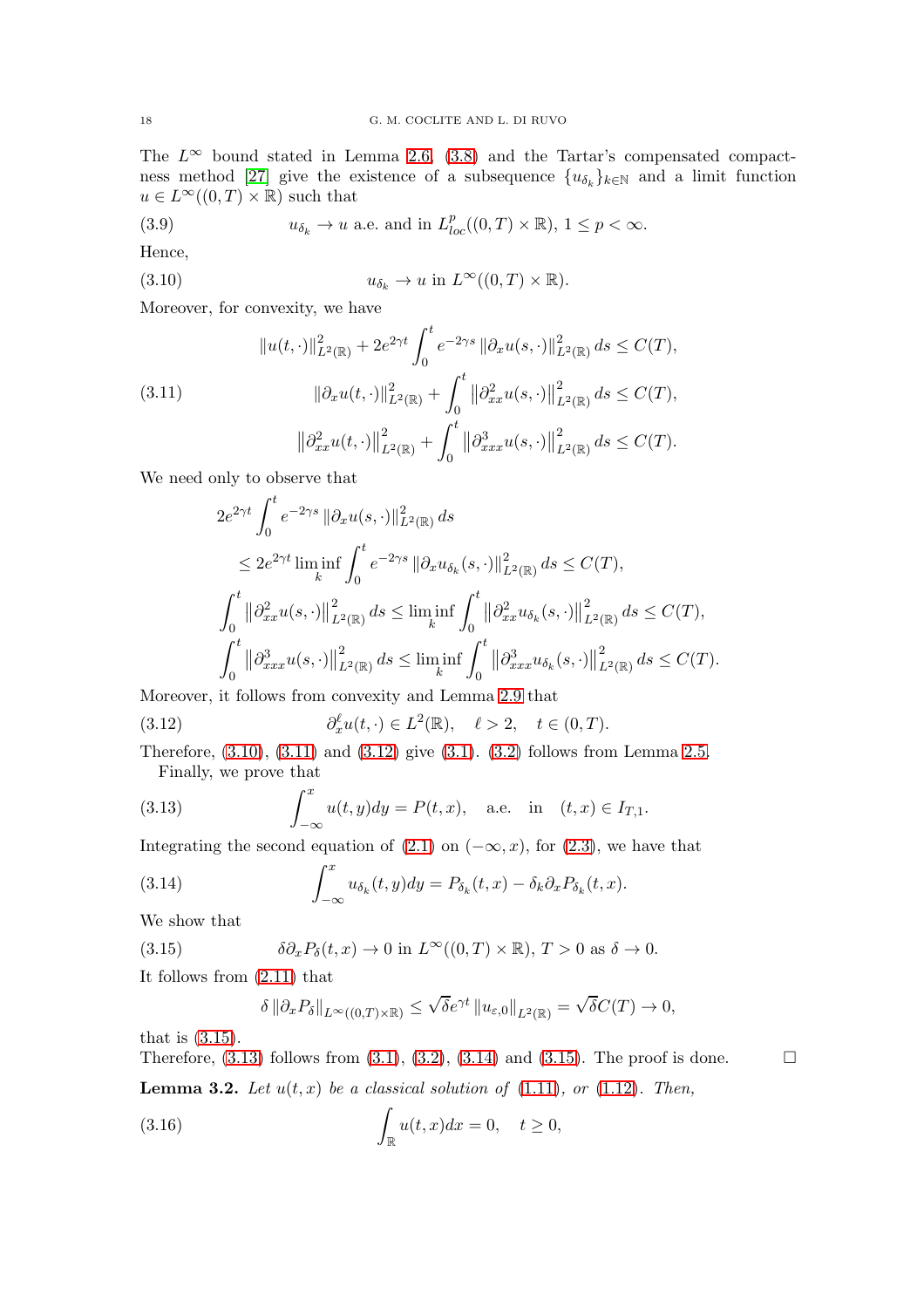*Proof.* Differentiating  $(1.12)$  with respect to x, we have

(3.17) 
$$
\partial_x(\partial_t u + \partial_x f(u) - \partial_{xx}^2 u) = \gamma u.
$$

Since u is a smooth solution of [\(1.12\)](#page-1-6), an integration over  $\mathbb R$  gives [\(3.16\)](#page-17-6).

We are ready for the proof of Theorem [1.1.](#page-1-7)

Proof of Theorem [1.1.](#page-1-7) Lemma [3.1](#page-15-7) gives the existence of a classical solution of  $(1.11)$ , or [\(1.12\)](#page-1-6), while Lemma [3.2](#page-17-7) says that the solution has zero mean.

Let us show that  $u(t, x)$  is unique and [\(1.14\)](#page-1-8) holds. Let u, v be two classical solutions of [\(1.11\)](#page-1-5), or [\(1.12\)](#page-1-6), that is

<span id="page-18-1"></span>
$$
\begin{cases}\n\partial_t u + f'(u)\partial_x u = \gamma P^u + \partial_{xx}^2 u, & t > 0, x \in \mathbb{R}, \\
\partial_x P^u = u, & t > 0, x \in \mathbb{R}, \\
u(0, x) = u_0(x), & x \in \mathbb{R}, \\
\partial_t v + f'(v)\partial_x v = \gamma P^v + \partial_{xx}^2 v, & t > 0, x \in \mathbb{R}, \\
\partial_x P^v = v, & t > 0, x \in \mathbb{R}, \\
v(0, x) = v_0(x), & x \in \mathbb{R}.\n\end{cases}
$$

Then, the function

(3.18) 
$$
\omega(t,x) = u(t,x) - v(t,x)
$$

is solution of the following Cauchy problem

<span id="page-18-2"></span>(3.19) 
$$
\begin{cases} \partial_t \omega + f'(u)\partial_x u - f'(v)\partial_x v = \gamma \Omega + \partial_{xx}^2 \omega, & t > 0, \ x \in \mathbb{R}, \\ \partial_x \Omega = \omega, & t > 0, \ x \in \mathbb{R}, \\ \omega(0, x) = u_0(x) - v_0(x), & x \in \mathbb{R}, \end{cases}
$$

where

<span id="page-18-0"></span>(3.20)  
\n
$$
\Omega(t, x) = P^{u}(t, x) - P^{v}(t, x)
$$
\n
$$
= \int_{-\infty}^{x} u(t, y) dy - \int_{-\infty}^{x} v(t, y) dy
$$
\n
$$
= \int_{-\infty}^{x} (u(t, y) - v(t, y)) dy = \int_{-\infty}^{x} \omega(t, y) dy.
$$

It follows from Lemma [3.2](#page-17-7) and [\(3.20\)](#page-18-0) that

(3.21) 
$$
\Omega(t,\infty) = \int_{\mathbb{R}} u(t,y) dy - \int_{\mathbb{R}} v(t,y) dy = 0.
$$

Observe that, from [\(3.18\)](#page-18-1),

<span id="page-18-4"></span>
$$
f'(u)\partial_x u - f'(v)\partial_x v = f'(u)\partial_x u - f'(u)\partial_x v + f'(u)\partial_x v - f'(v)\partial_x v
$$
  
= 
$$
f'(u)\partial_x (u - v) + (f'(u) - f'(v))\partial_x v
$$
  
= 
$$
f'(u)\partial_x \omega + (f'(u) - f'(v))\partial_x v.
$$

Therefore, the first equation of [\(3.19\)](#page-18-2) is equivalent to the following one:

(3.22) 
$$
\partial_t \omega + f'(u)\partial_x \omega + (f'(u) - f'(v))\partial_x v = \gamma \Omega + \partial_{xx}^2 \omega.
$$

Moreover, since u and v are in  $L^{\infty}((0,T) \times \mathbb{R})$ , we have that

<span id="page-18-3"></span>
$$
(3.23) \t\t \t\t \left|f'(u(t,x)) - f'(v(t,x))\right| \leq C(T)|u(t,x) - v(t,x)|, \quad (t,x) \in (0,T) \times \mathbb{R},
$$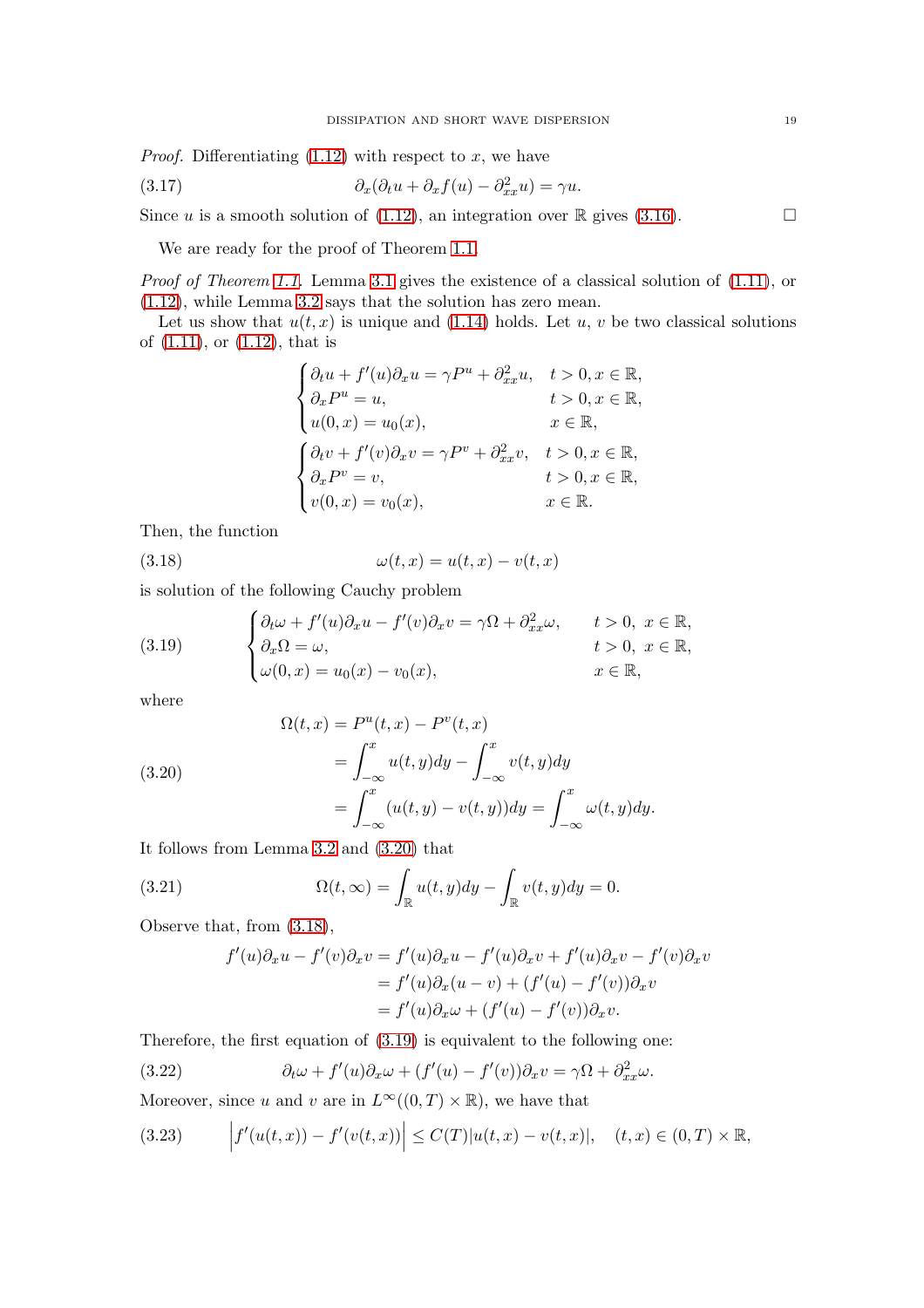where

(3.24) 
$$
C(T) = \sup_{(0,T)\times\mathbb{R}} \left\{ |f''(u)| + |f''(v)| \right\}.
$$

Therefore,  $(3.18)$  and  $(3.23)$  give

(3.25) 
$$
\left| f'(u(t,x)) - f'(v(t,x)) \right| \leq C(T) |\omega(t,x)|, \quad (t,x) \in (0,T) \times \mathbb{R}.
$$

Multiplying [\(3.22\)](#page-18-4) by  $\omega$ , an integration on R gives

<span id="page-19-7"></span>
$$
\frac{d}{dt} \int_{\mathbb{R}} \omega^2 dx = 2 \int_{\mathbb{R}} \omega \partial_t \omega dx
$$
  
\n
$$
= 2 \int_{\mathbb{R}} \omega \partial_{xx}^2 \omega dx - 2 \int_{\mathbb{R}} \omega f'(u) \partial_x \omega dx
$$
  
\n
$$
- 2 \int_{\mathbb{R}} \omega (f'(u) - f'(v)) \partial_x v dx + 2\gamma \int_{\mathbb{R}} \Omega \omega dx
$$
  
\n
$$
= -2 \int_{\mathbb{R}} (\partial_x \omega)^2 dx + \int_{\mathbb{R}} \omega^2 f''(u) \partial_x u dx
$$
  
\n
$$
-2 \int_{\mathbb{R}} \omega_{\varepsilon} (f'(u) - f'(v)) \partial_x v dx + 2\gamma \int_{\mathbb{R}} \Omega \omega dx.
$$

It follows from the second equation of [\(3.19\)](#page-18-2) and Lemma [3.2](#page-17-7) that

<span id="page-19-8"></span>(3.26) 
$$
\frac{d}{dt} ||\omega(t, \cdot)||_{L^2(\mathbb{R})}^2 + 2 ||\partial_x \omega(t, \cdot)||_{L^2(\mathbb{R})}^2 \leq \int_{\mathbb{R}} \omega^2 |f''(u)||\partial_x u| dx + 2 \int_{\mathbb{R}} |\omega||(f'(u) - f'(v))||\partial_x v| dx.
$$

Since  $u(t, \cdot), v(t, \cdot) \in H^{\ell}(\mathbb{R}), \ell > 2$ , for each  $t \in (0, T)$ , then

(3.27) 
$$
\partial_x u(t,\cdot), \partial_x v(t,\cdot) \in H^{\ell-1}(\mathbb{R}) \subset L^{\infty}(\mathbb{R}), \quad t \in (0,T).
$$

Therefore, thanks to [\(3.23\)](#page-18-3), [\(3.24\)](#page-19-7), [\(3.26\)](#page-19-8) and [\(3.27\)](#page-19-9),

<span id="page-19-9"></span>
$$
\frac{d}{dt} \|\omega(t,\cdot)\|_{L^2(\mathbb{R})}^2 + 2 \|\partial_x \omega(t,\cdot)\|_{L^2(\mathbb{R})}^2 \leq C(T) \|\omega(t,\cdot)\|_{L^2(\mathbb{R})}^2.
$$

The Gronwall Lemma gives

<span id="page-19-10"></span>
$$
(3.28) \qquad \|\omega(t,\cdot)\|_{L^2(\mathbb{R})}^2 + 2e^{C(T)t} \int_0^s e^{-C(T)s} \|\partial_x \omega(s,\cdot)\|_{L^2(\mathbb{R})}^2 ds \leq e^{C(T)t} \|\omega_0\|_{L^2(\mathbb{R})}^2.
$$

Hence,  $(1.14)$  follows from  $(3.18)$ ,  $(3.19)$  and  $(3.28)$ .

### **REFERENCES**

- <span id="page-19-3"></span>[1] J. Boyd. Ostrovsky and Hunters generic wave equation for weakly dispersive waves: matched asymptotic and pseudospectral study of the paraboloidal travelling waves (corner and near-corner waves). Euro. Jnl. of Appl. Math., 16(1):65–81, 2005.
- <span id="page-19-0"></span>[2] J. Canosa and J. Gazdag. The Korteweg-de Vries-Burgers equation Journal of Computational Physics, vol. 23, no. 4, 393-403, 1977.
- <span id="page-19-4"></span>[3] G. M. COCLITE AND L. DI RUVO. Wellposedness of bounded solutions of the non-homogeneous initial boundary value problem for the Ostrovsky-Hunter equation. To appear on J. Hyperbolic Differ. Equ.
- <span id="page-19-5"></span>[4] G. M. COCLITE AND L. DI RUVO. Wellposedness results for the Short Pulse Equation. To appear on Z. Angew. Math. Phys.
- <span id="page-19-6"></span>[5] G. M. Coclite, H. Holden, and K. H. Karlsen. Wellposedness for a parabolic-elliptic system. Discrete Contin. Dyn. Syst., 13(3):659–682, 2005.
- <span id="page-19-2"></span>[6] R. GRIMSHAW AND D. E. PELINOVSKY. Global existence of small-norm solutions in the reduced Ostrovsky equation. Discr. Cont. Dynam. Syst. A, 34:557–566, 2014.
- <span id="page-19-1"></span>[7] L. di Ruvo. Discontinuous solutions for the Ostrovsky–Hunter equation and two phase flows. Phd Thesis, University of Bari, 2013. www.dm.uniba.it/home/dottorato/dottorato/tesi/.